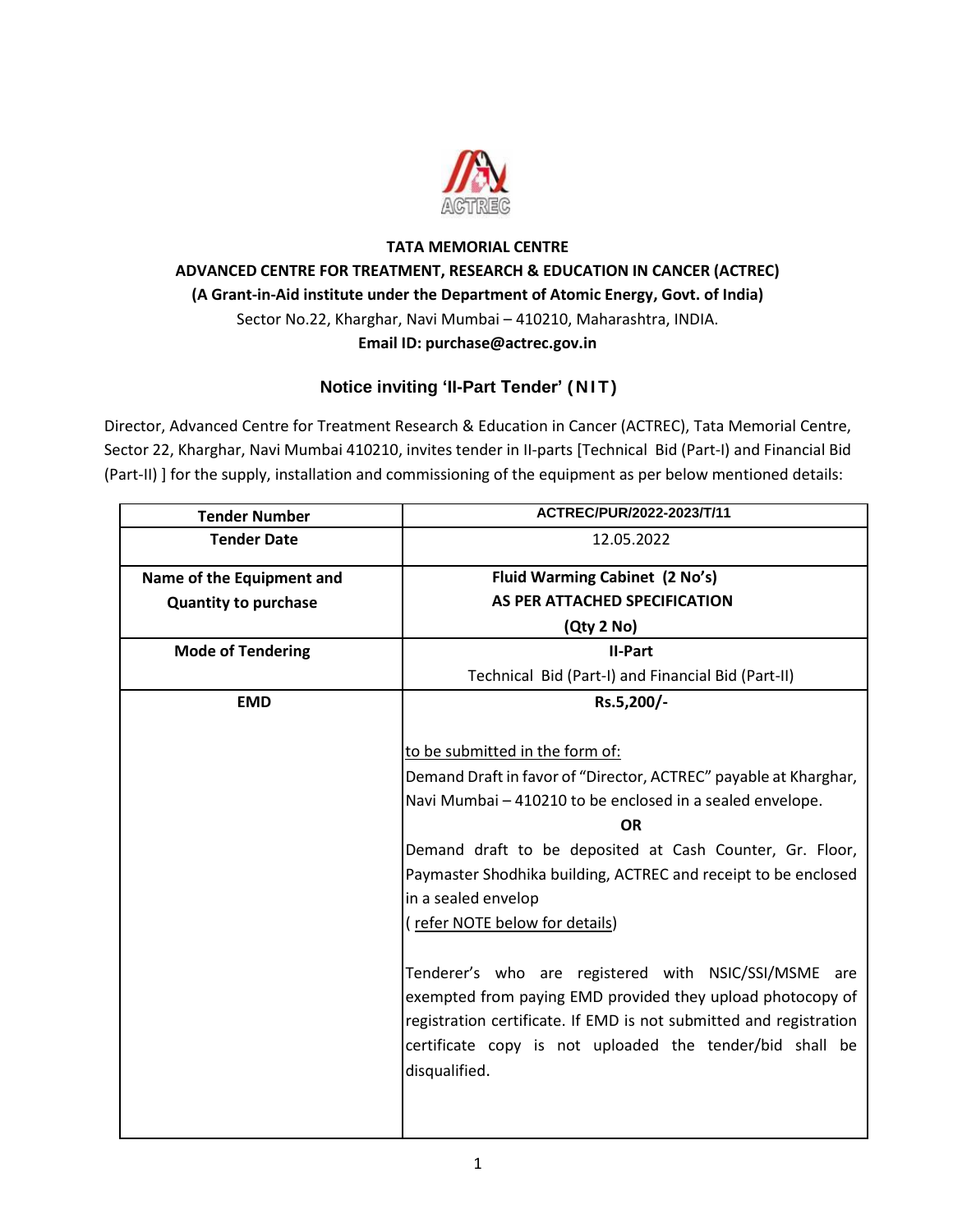| <b>Tender Fee</b>                                 | <b>NA</b>                                                          |
|---------------------------------------------------|--------------------------------------------------------------------|
| Due date and time of submission of<br>the tender: | 01/06/2022- up to 5.30 pm                                          |
| Date and time of opening of Technical             | on 02/06/2022-02.30 pm onwards                                     |
| Bids.                                             |                                                                    |
| Date of opening of Financial Bids for             | Will be notified at a later date only to the technically qualified |
| technically qualified bidders                     | bidders.                                                           |

# **Following documents are attached herewith as a part of NIT:**

| <b>Annexure</b> | <b>Description of the document</b>                                                                                                                                                                                                                                                                                        |
|-----------------|---------------------------------------------------------------------------------------------------------------------------------------------------------------------------------------------------------------------------------------------------------------------------------------------------------------------------|
| A               | Eligibility criteria for the tenderer/Bidder                                                                                                                                                                                                                                                                              |
| B               | Eligibility of the tender documents                                                                                                                                                                                                                                                                                       |
| $\mathsf{C}$    | General Terms and conditions of the tender                                                                                                                                                                                                                                                                                |
| D               | Special conditions of the tender                                                                                                                                                                                                                                                                                          |
| E               | Instructions to the Tenderer/Bidder for submitting tender documents                                                                                                                                                                                                                                                       |
| F               | Technical specifications/Scope of supply and compliance form                                                                                                                                                                                                                                                              |
| G               | Instructions about filling the Financial Offer form                                                                                                                                                                                                                                                                       |
| H               | Commercial Offer form - Price Bid forms                                                                                                                                                                                                                                                                                   |
| J               | Format of Vendor capability Performa to be duly filled, signed, stamped and<br>to be submitted with the technical bid                                                                                                                                                                                                     |
| $\mathsf K$     | Format of Letter of authorization from the Manufacturer/supplier to be duly<br>filled, signed, stamped and to be submitted with the technical bid                                                                                                                                                                         |
| L               | Format for Undertaking for installation, commissioning and providing<br>training to the nominated staff and replacement of spare parts /<br>consumables and supply thereof during the warranty as well as maintenance<br>contract period, to be duly filled, signed, stamped and to be uploaded with<br>the technical bid |
| M               | Format of NEFT/RTGS details to be duly filled, signed, stamped and to be<br>submitted with the technical bid                                                                                                                                                                                                              |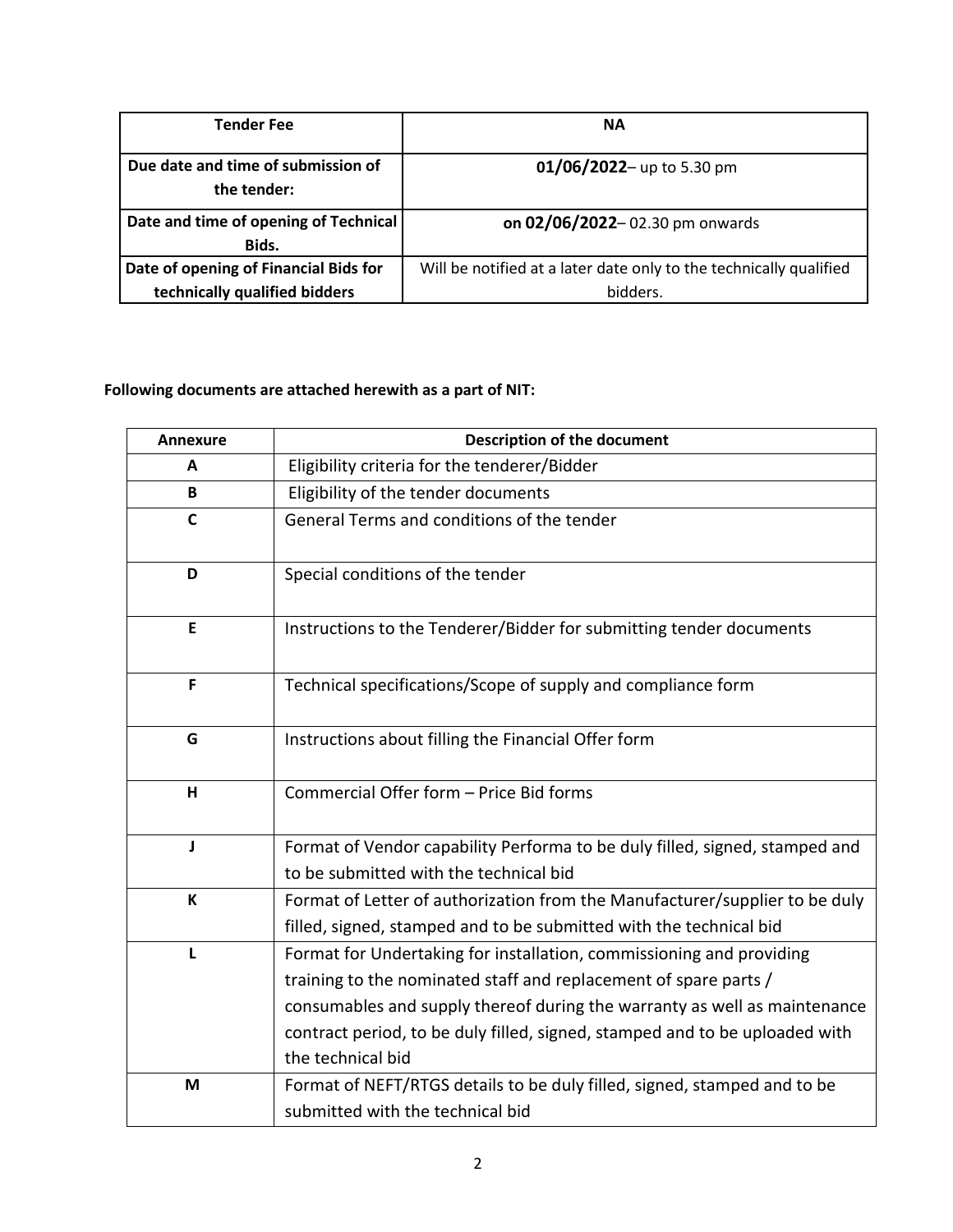| N | Format of Notary affidavit on Non-Judicial Stamp Paper of Rs.100/- to be     |  |  |  |  |  |  |
|---|------------------------------------------------------------------------------|--|--|--|--|--|--|
|   | duly filled, signed, stamped and to be submitted with the technical bid      |  |  |  |  |  |  |
|   | Format for Undertaking for installation, commissioning and providing         |  |  |  |  |  |  |
|   | training to the nominated staff and replacement of spare parts /             |  |  |  |  |  |  |
|   | consumables and supply thereof during the warranty as well as maintenance    |  |  |  |  |  |  |
|   | contract period, to be duly filled, signed, stamped and to be submitted with |  |  |  |  |  |  |
|   | the technical bid                                                            |  |  |  |  |  |  |
| P | Format of Disclosure of existing customers to whom the supply of             |  |  |  |  |  |  |
|   | equipment / service was made available in India to be duly filled, signed,   |  |  |  |  |  |  |
|   | stamped and to be submitted with the technical bid                           |  |  |  |  |  |  |
|   |                                                                              |  |  |  |  |  |  |
| Q | Compliance required against OM dated 23.07.2020 issued by Ministry of        |  |  |  |  |  |  |
|   | Finance w.r.t amendment of General Financial Rules                           |  |  |  |  |  |  |
| R | <b>Bid Security Declaration</b>                                              |  |  |  |  |  |  |

Tenderers/Bidders are requested to read carefully all above mentioned documents (Annex. A to R) prior to submission of the tender. Information is asked to be filled in various formats should be properly filled and submitted along with the technical offer, Part-I of the tender/bid.

### **The bidder may contact the following officials for any clarification required:**

- A. Mr Shine Kumar, Tel No: 022-27405000 Ext: 5132 for technical clarification with respect to Tendered technical specifications.
- B. DCA at Tel No. : 022-27405000 Ext. 5021 for clarification on commercial / financial terms.
- C. Purchase Dept. At Tel No. : 022-6873000 Extn.5290, 5041, 5002 for tender procedure related clarifications and other tender related queries. You may write to us on below mentioned Email IDs. Email ID: [akokare@actrec.gov.in](mailto:akokare@actrec.gov.in) [kshetty@actrec.gov.in](mailto:kshetty@actrec.gov.in) [snalvade@actrec.gov.in](mailto:snalvade@actrec.gov.in)

[pednekarkc@tmc.gov.in](mailto:pednekarkc@tmc.gov.in) [purchase@actrec.gov.in](mailto:purchase@actrec.gov.in)

PURCHASE OFFICER

 **For ACTREC**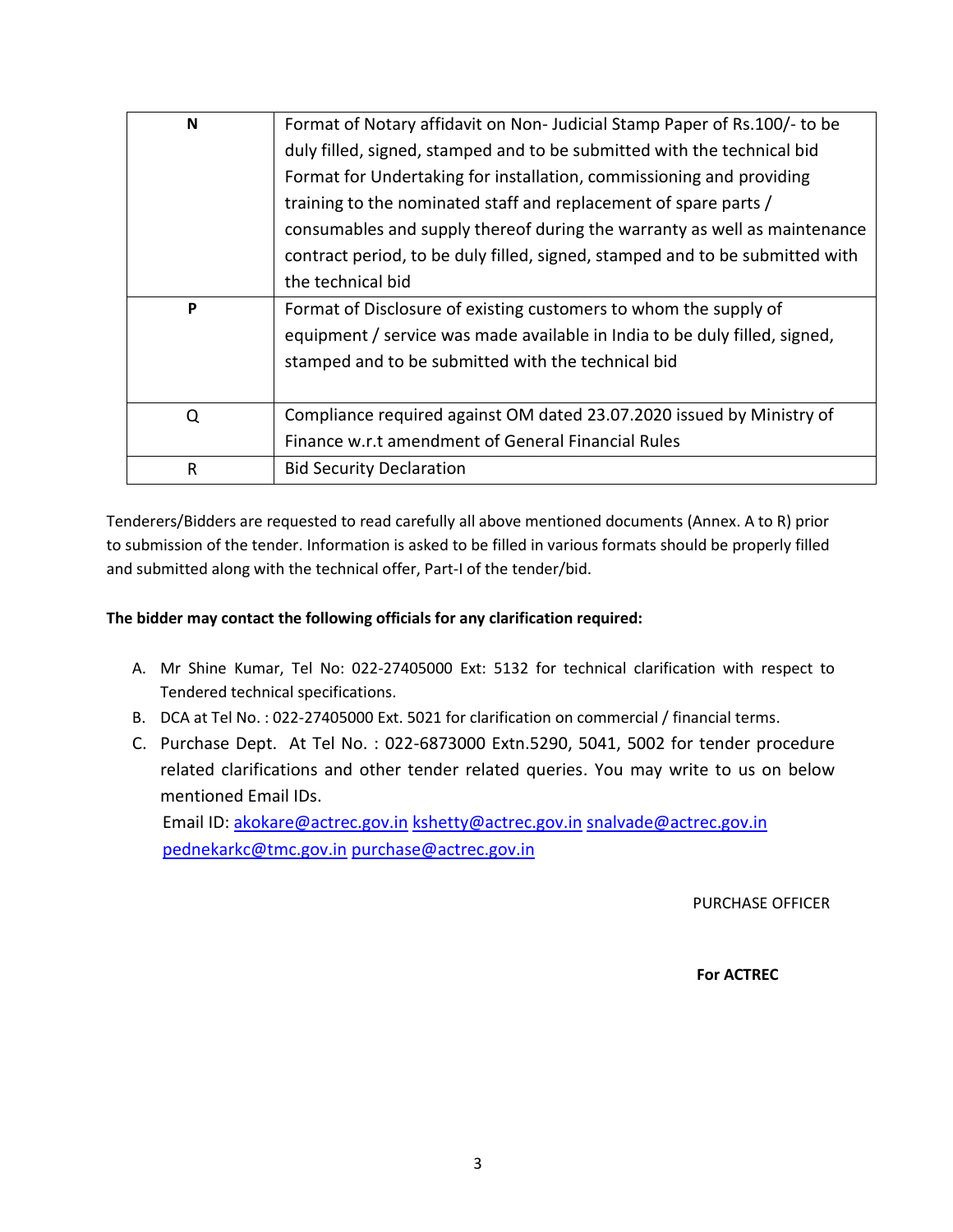### **Annexure A**

## **Eligibility criteria for the tenderer/Bidder**

## Tenderers/Bidders confirming the following criteria will be eligible to participate in the II-part tender

- 1. The tenderer/Bidder should be having a legal entity either of individual/partners or a body corporate which may sue or may be sued.
- 2. The tenderer/Bidder should be competent enough to deal with the business of the tendered item technically and financially and should have adequate man-power having prescribed qualification (Skilled & Technical) required for managing the business.
- 3. The tenderer/Bidder should have necessary license under the prevailing laws of the land and competent to undertake import and export process of goods and services.
- 4. The tenderer/Bidder should have tax payment capability by producing 3 years Assessment Clearance Certificate as and when asked for in addition to PAN and TAN Number.
- 5. The tenderer/Bidder should not have been blacklisted /debarred from participating in the tender, either in government departments or in public sector undertaking
- 6. The tenderer/bidder should either be a manufacturer, or, 100% subsidiary of a foreign manufacturer in India, or, sole authorized distributor of the manufacturer, or, one of the direct authorized distributors of the manufacturer.
- 7. Bids of tenderers/bidders not confirming to any of the above mentioned criteria are liable to be rejected.
- 8. Eligibility criteria as per OM Dated 23.07.2020 (Copy uploaded separately) issued by MoF w.r.t amendment of GFR
	- I. Any bidder from a country which shares a land border with India will be eligible to bid inthis tender only if the bidder is registered with the Competent Authority.
	- II. "Bidder" (including the term 'tenderer', 'consultant' or 'service provider' in certain contexts) means any person or firm or company, including any member of a consortium or joint venture (that is an association of several persons, or firms or companies), every artificial juridical person not falling in any of the descriptions of bidders stated hereinbefore, including any agency branch or office controlled by such person, participating in a procurement process.
	- III. "Bidder from a country which shares a land border with India" for the purpose of this Order means:
		- a. An entity incorporated, established or registered in such a country; or
		- b. A subsidiary of an entity incorporated, established or registered in such a country;
			- Or
			-
		- a. An entity substantially controlled through entities incorporated, established or registered in such a country; or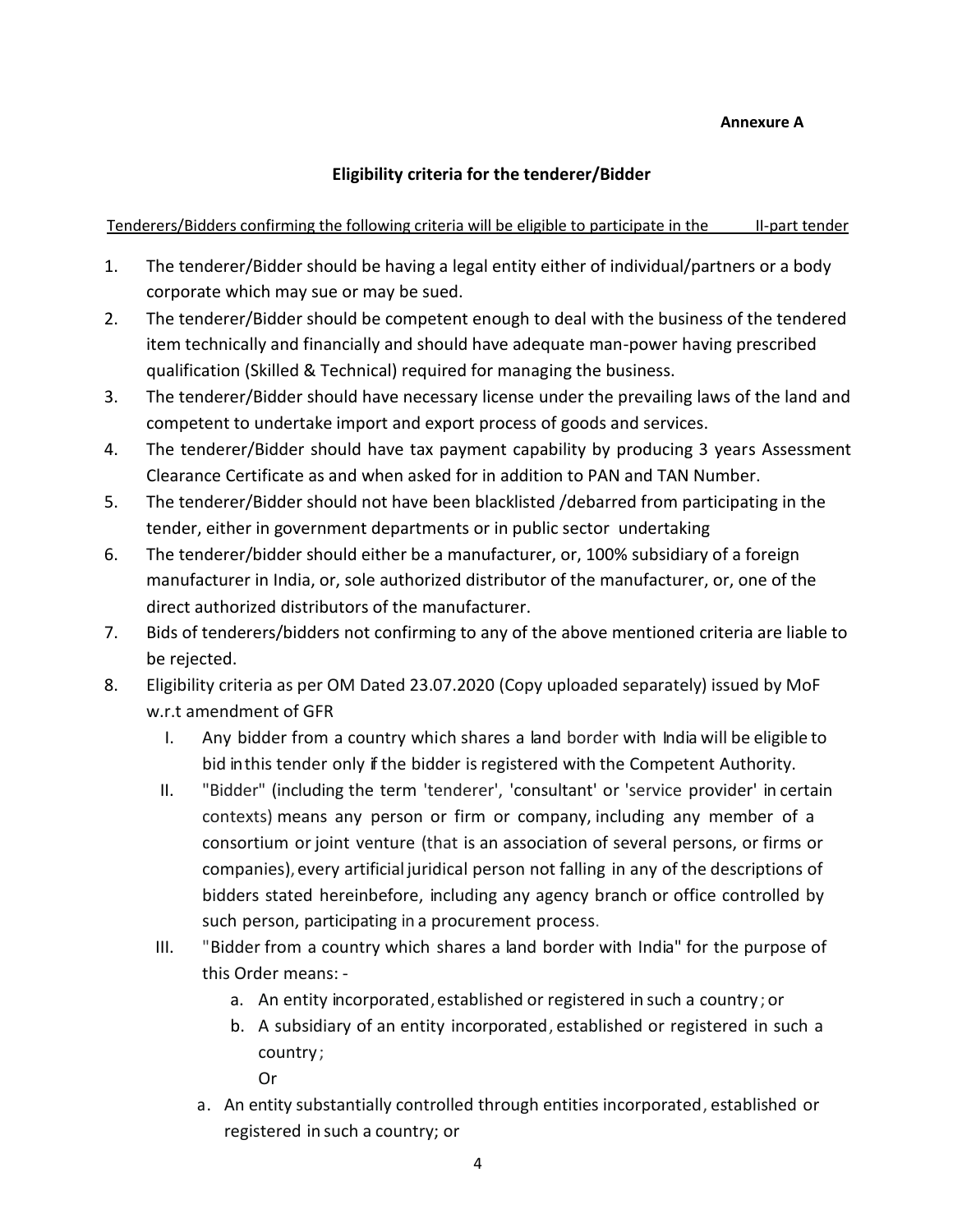- b. An entity whose *beneficial owner* issituated insuch a country; or
- c. An Indian (or other) agent of such an entity; or
- d. A natural person who is a citizen of such a country; or
- e. A consortium or joint venture where any member of the consortium orjoint venture falls under any of the above
- IV. The *beneficial owner* for the purpose of (iii) above will be as under:
	- **1. In case of a company or Limited Liability Partnership,the beneficial owner isthe natural person(s), who, whether acting alone or together,or through one or more juridical person, has a controlling ownership interest or who exercises control through other means.**

Explanation-

- a. "Controlling ownership interest" means ownership of or entitlement to more than twenty-five per cent. of shares or capital or profits of the company;
- b. "Control" shall include the right to appoint majority of the directors or to control the management or policy decisions including by virtue of their shareholding or management rights or shareholders agreements or votingagreements;
- 1. In case of a partnership firm, the beneficial owner is the natural person(s) who, whether acting alone or together, or through one or more juridical person, has ownership of entitlement to more than fifteen percent of capital or profits of the partnership;
- 2. In case of an unincorporated association or body of individuals, the beneficial owner is the natural person(s), who, whether acting alone or together, or through one or more juridical person, has ownership of or entitlement to more than fifteen percent of the property or capital or profits of such association or body of individuals;
- 3. Where no natural person is identified under (1) or (2) or (3) above, the beneficial owner is the relevant natural person who holds the position of senior managing official;
- 4. In case of a trust, the identification of beneficial owner(s) shall include identification of the author of the trust, the trustee, the beneficiaries with fifteen percent or more interest in the trust and any other natural person exercising ultimate effective control over the trust through a chain of control or ownership.
- 5. An Agent is a person employed to do any act for another, or to represent another in dealings with third person.
- 6. *Applicable, if scope of requirement includes Turnkey: The successful bidder shall not be allowed to sub-contract works to any contractor from a country which shares a land border with India unless such contractor is registered with the Competent Authority*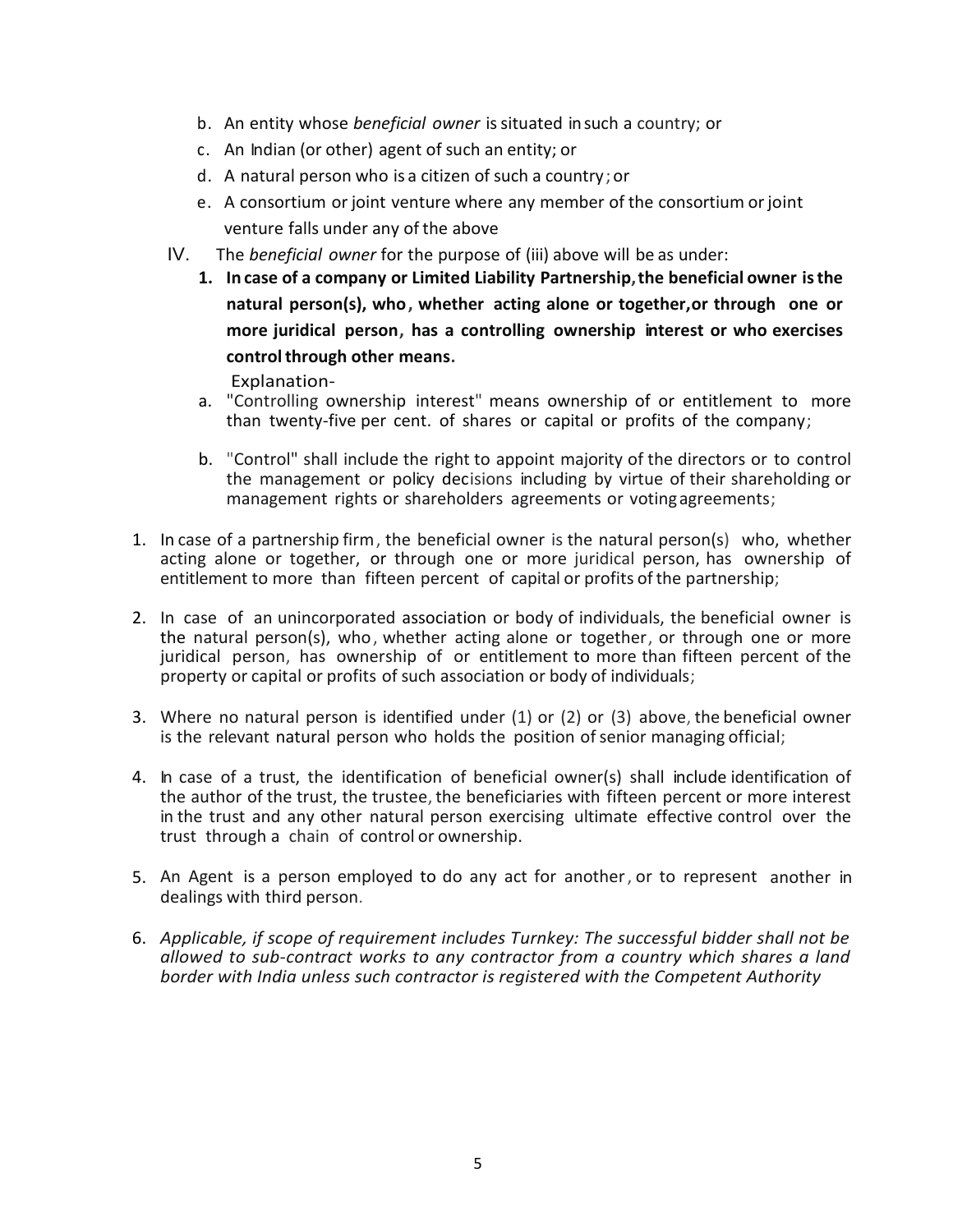### **Eligibility of the tender documents**

Following are the important criteria, if not fulfilled, and then the tender may be declared as 'Unresponsive/not eligible' during initial scrutiny:

- 1. Tenders submitted after due date and time.
- 2. Tenders submitted at some other place/department at ACTREC instead of Purchase Department, ACTREC either after the due date and time, or reached some other place before due date and time but subsequently reached Purchase department, ACTREC after due date and time.
- 3. The tender is unsigned
- 4. The tender validity is shorter than the required period as asked in the tender.
- 5. The tenderer has quoted for goods manufactured by a different firm without the required Authority letter from the proposed manufacturer.
- 6. The tenderer has not agreed to give the required security deposit/performance bond, if asked.
- 7. Against the technical specifications/scope of supply as mentioned in NIT, the tenderer has not quoted for the entire requirement as specified in the schedule.
- 8. The tenderer has not agreed to special conditions of the tender.
- 9. Tenders with conditional offers.
- 10. The tenderer who has furnished incomplete, incorrect or misleading information.
- 11. The tenderer has quoted for goods manufactured by a different firm without the required Authority letter from the proposed manufacturer.
- 12. The tenderer not complying with the warranty and AMC clauses as per tender terms.
- 13. Providing GST registration Number in the vendor capability form is must

#### **IMPORTANT NOTE:**

**ACTREC will not be responsible in any manner for late receipt of the tenders for whatsoever reason.**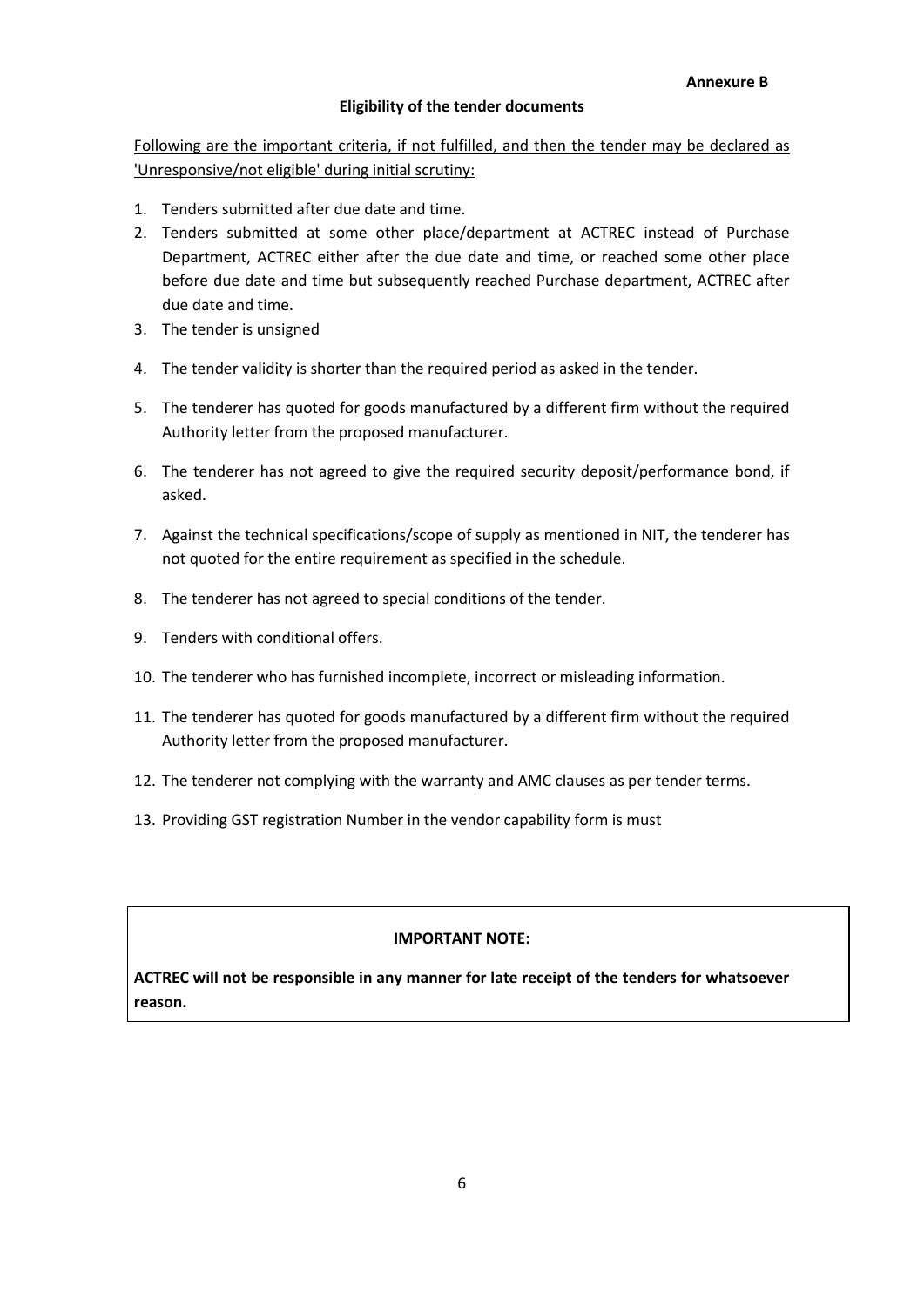### **General Terms and conditions of the tender**

- 1. The tenderer/bidder should furnish complete contact details such as recent phone nos., mobile nos., email id, mailing address, office address which will be in operation for a period of two years. TMC-ACTREC will send all communication preferably by email. Non receipt of communication will not be our responsibility. So renderer must ensure correct and operational email ID and fax Nos. If any changes in contact details then ensure to submit to TMC-ACTREC.
- 2. The successor / heirs in office will be responsible for the liabilities created by the tenderer / bidder in respect to the item / services offered by tenderer/bidder
- 3. The tenderer/bidder or his authorized representative will be entitled to participate in the tender opening process to take note of the proceedings of disclosure.
- 4. The tenderer/bidder will be under obligation to submit the technical specifications & Compliance of the specified item as asked in the tender documents
- 5. A complete product catalogue, literature/publication/user information paper should be submitted along with the Technical Bid along with the design, drawing etc. including the weight, volume and size of the equipment.
- 6. The tenderer/bidder may separately quote and submit for other variants including those which are working in progress and likely to be marketed in the next couple of years, if they satisfy the tender specifications/requirement for the specified item / equipment.
- 7. The tenderer/bidder will also have to certify that the equipment proposed to be supplied is not obsolete and that no new variants are likely to be marketed in the next 2 years.
- 8. The tenderer/bidder will be under obligation to provide training free of charge to the person/s deputed by the hospital for learning of operations and techniques and maintenance thereof in India or abroad as the case may be.
- 9. Compliance of National standards of the country of origin of the manufacturer should be certified by the tenderer/bidder.
- 10. The risk of loss in transit of the goods / services shall be the responsibility of the tenderer/bidder.
- 11. The tenderer/bidder will be solely responsible for the activities if found fraudulent on the part of principal to cheat or swindling the Indian public by way of advance payment or breach of terms and condition of L/C established for import of tendered item.
- 12. The tenderer/bidder will be responsible for abiding the international laws including rules relating to package etc. applicable to the item / services offered by the tenderer/bidder.
- 13. The tenderer/bidder will be responsible for ensuring that the international standards before the consignment of the item is dispatched from the godown of manufacturer of foreign origin to deliver into India at the place of the user.
- 14. The tenderer/bidder will be responsible for safe transit of the goods under proper goods insurance coverage and under standard conditions.
- 15. The tenderer/bidder should have a team comprising of experts of the line for erection, installation, commissioning and maintenance of the equipment/article tendered for use in the public interest.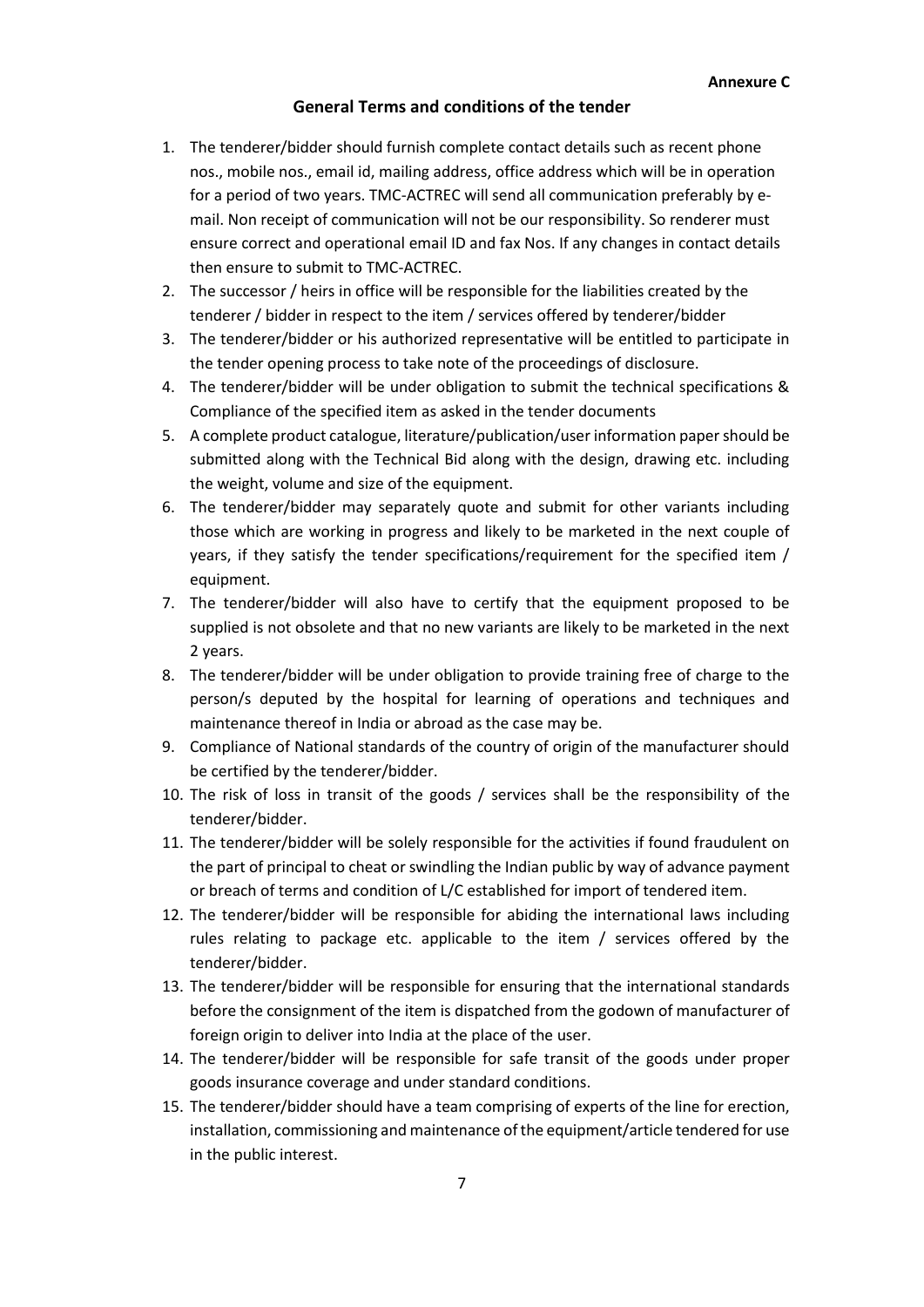- 16. Turnkey Turnkey Site preparation requirements (wherever applicable) will be discussed after finalizing equipment with the vendor. Vendor to inspect the site before submitting the offer. Vendor to specify the scope considered. Scope should be supported with architectural interior and services drawings.
- 17. The tenderer/bidder should inform in advance to the Institute about the requirement for the erection, installation and commissioning indicating the additional amount of charges/expenditure by the bidder. A separate turnkey proposal shall be submitted if the supplier undertakes to modify the existing infrastructure to suit the installation of the proposed equipment. In normal course the letter of intent will include the costs of the equipment and its installation.
- 18. The tenderer/bidder will be responsible for all the consequences legal or administrative with regard to the persons involved in erection, installation, commissioning & maintenance for compensation in case of any damage occurred to them while execution of the work.
- 19. The tenderer/bidder will be under obligation to intimate to institute in advance about the assistance to be extended by the institute without involvement of expenditure or at the cost of the bidder in connection with the process of erection installation and commissioning.
- 20. The tenderer/bidder is responsible for installation and commissioning of the equipment without damaging infrastructural image/face of our building/installation site. Temporary destruction and re-construction of existing structure in connection with the site preparation and installation of the equipment will be the vendor's responsibility. Charges/expenses involved for the same shall be borne by the supplier. If any damage takes place while the work is in progress, from any cause whatever or if any defect, shrinkage or other faults appear in the work, the tenderer/bidder shall make good the same at his own cost.
- 21. The tenderer/bidder should obtain clearance from structural consultant before starting the work (wherever applicable).
- 22. The installation certificate will have to be issued by the team of the experts and it should be countersigned by the user or Authorized person and the date on which such certificate is counter signed by will be the date from which period of warranty commence.
- 23. The successful tenderer/bidder will have to enter into an Agreement for the contract of supply, installation, commissioning and maintenance of the equipment including the supply and availability of the spare parts.
- 24. Successful tenderer/bidder will be issued with a Letter of Intent (which will be followed by a Purchase Order) if required and such bidder will be under the obligation to submit the Performance Guarantee for the stipulated period of warranty and the maintenance period by way of either deduction from the Invoice not exceeding to 3% or by way of submission of Bank Guarantee bond for the like amount.
- 25. The Indian agent / supplier shall be under obligation to ensure that the delivery of the item / equipment shall be treated as completed only on installation of the equipment on site/place decided by ACTREC and commissioning is done at the entire satisfaction of the authorized officer / user scientist. In case the equipment or the item is to be shifted from the place on which it was off-loaded to the site of installation &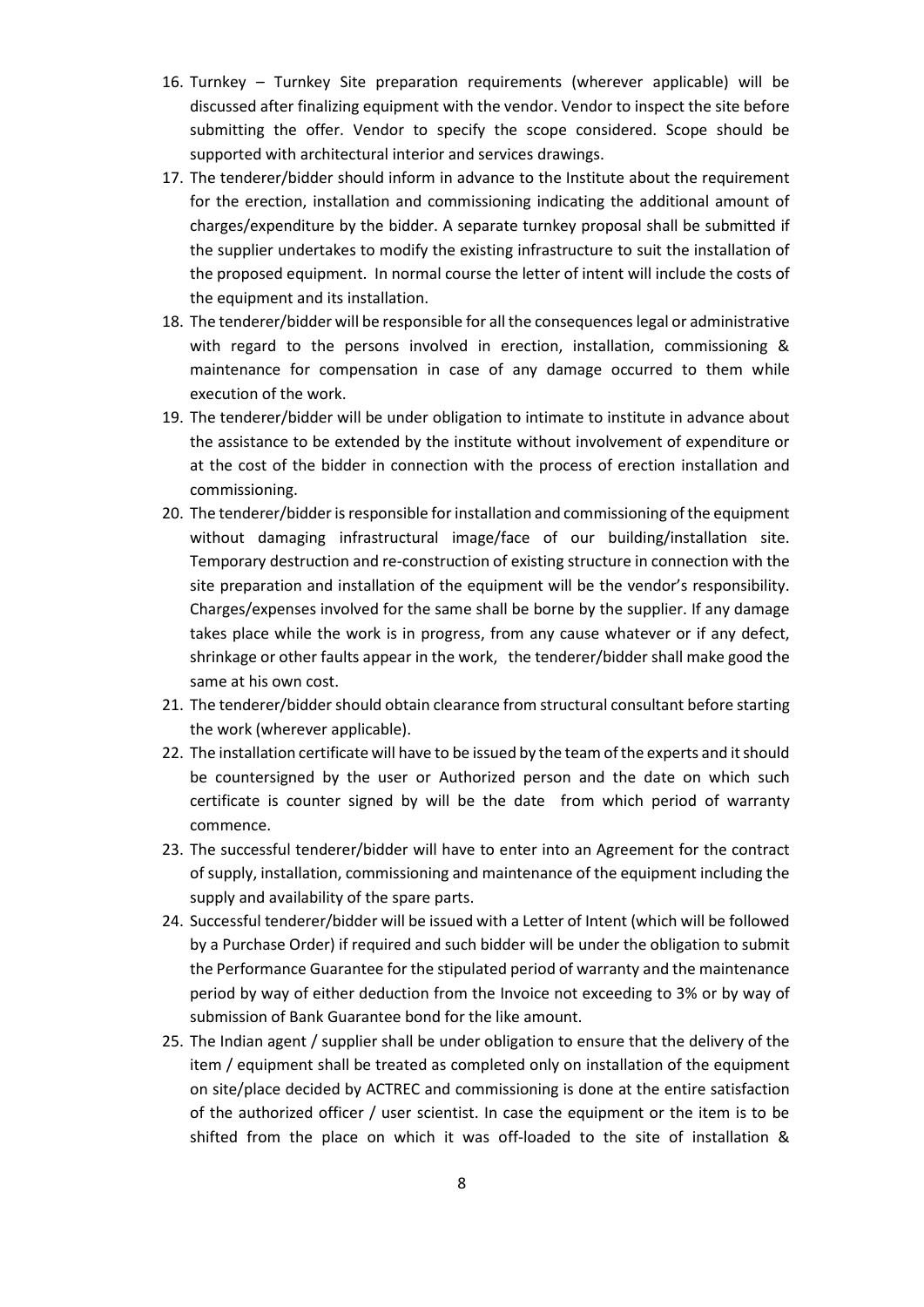commissioning, it shall be the responsibility of the agency and no cost in this regard shall be payable by ACTREC.

- 26. The principal supplier or their Indian agent shall be responsible for making the consumable / spares available throughout the life of the equipment at the prescribed discounted rate as may be mutually agreed by the user and denial or non-supply of required consumable / spares shall render the Indian agent liable for liquidated damages under the contract.
- 27. Complete and detailed information should be provided in respect of each point specified in the technical specifications. Technical bids that are not complying the tendered technical specifications in any respect are liable to be rejected.
- 28. If the tenderer/bidder is not capable of quoting particular item/ items, tenderer/bidder should clearly mention in the Technical bid in the compliance report.
- 29. The tenderer/bidder has been authorized to inspect the site for installation of the equipment without payment of visiting fees to the Institute before submitting its tender, if found necessary, with prior permission.
- 30. If any dispute arises out of the transaction in any manner that shall be resolved by the sole arbitration which shall be appointed by the Director, ACTREC and in case such person is not acceptable to the supplier, Director-TMC shall be the final and sole arbitrator who shall undertake the exercise of arbitration to resolve the dispute and such award as may be given by Director-TMC shall be final and binding on both the parties.
- 31. The Indian supplier on behalf of its Principal supplier / manufacturer of foreign origin shall be under obligation to inform the user from time to time about the innovations / changes made by the manufacturing company in the technique or the program of software to be used in the equipment by way of advancement and will be free to suggest for adoption of the changes at the lowest expenditure as may be acceptable to the users.
- 32. The damages if occurred to the item / equipment during transit up to its installation and commissioning shall be taken care by the supplier / Indian agent either himself or through second party obligation by way of goods insurance to be arranged with a reputed goods insurance company preferably Indian company. In case an insurance policy taken from insurance company of foreign origin that shall be the responsibility of the supplier / agent and no obligation will be there on the part of the purchaser and every step whatever is required to be taken shall be initiated and taken by the agent. The vendor has to arrange Insurance till installation and commissioning of the equipment.
- 33. Those tenderer/bidder that have paid Security Deposit / Performance Bank Guarantee must be taken back by the vendor within 3 months of expiry period. If not collected within 3 months the expired Bank Guarantee shall be destroyed.
- 34. The tenderer/bidder having their warehouses/service centre and facilitation centre in the city of Navi Mumbai / Mumbai will be desirable and advantageous for attending the calls to reduce the

Down-time

35. The Director, ACTREC reserves the right of cancellation, adding, reducing or deferring the purchase without assigning any reason thereof and claim in this behalf in any way shall not be tenable for compensation in one way or the other. In such case the bidder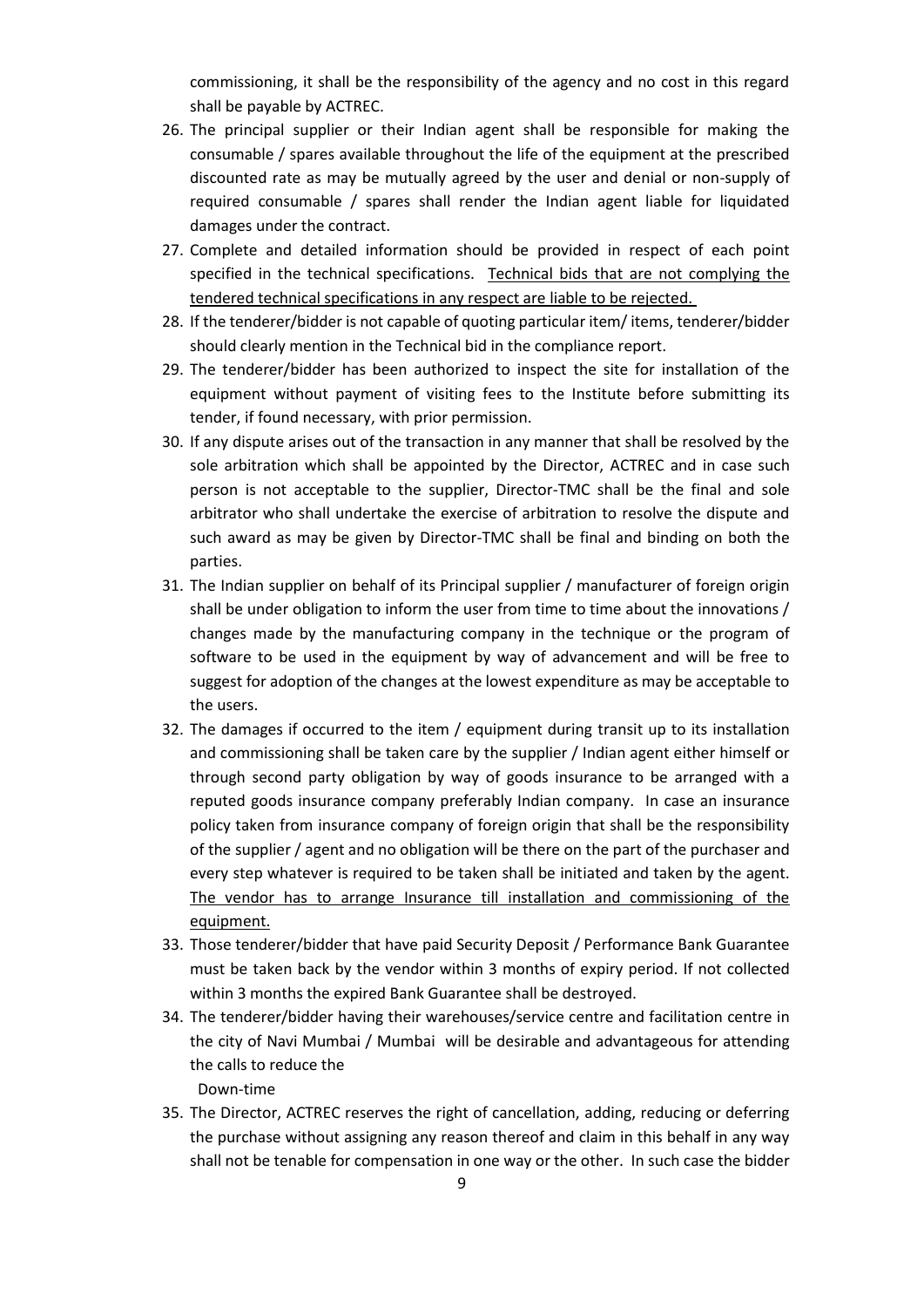will be refunded with the earnest money deposit without any payment of interest. The Director, ACTREC, on enquiry, will disclose the reasons for rejecting a tender or nonissuing a tender document.

**Annexure D**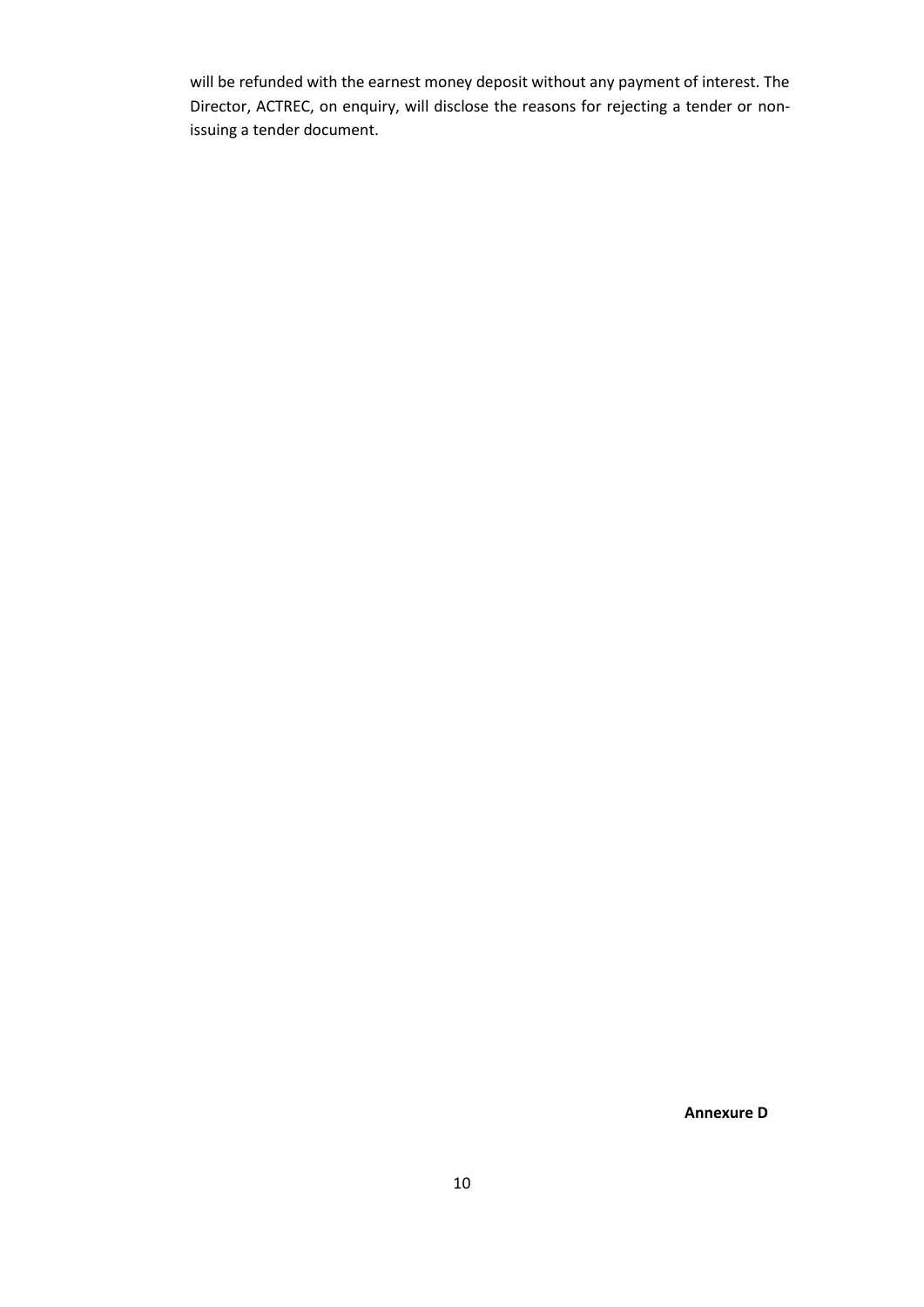- 1. Item/Equipment quoted shall not be a second hand/refurbished/on verge of obsolescence/outdated model. Similarly, after award of contract, the item supplied should be a newly manufactured item and not the old item already manufactured and stocked for more than 1 month.
- 2. Technical strength, expertise in after sales service and application support of the tenderer/bidder will be the one of the most important criteria for technical suitability.
- 3. Tenderer/bidder should clearly mention about compliance of the warranty and AMC/CMC terms in the technical bid as specified in the tender. Bids not fully complying to the warranty and AMC/CMC terms are liable to be disqualified.
- 4. After opening of the Technical bid, demonstration of the quoted model may have to be shown / arranged by the bidder, if requested by the Institute. Demonstration may be requested to confirm the availability of any or all technical features as mentioned/stated in the technical bid. Demonstration shall also be a part of technical evaluation process. If the bidder does not comply, such bids are liable to be disqualified.
- 5. Compliance column should be filled with relevant data, figures, range etc. as applicable. Do not just mention "YES / NO / Complied. Provide relevant supportive information, publications, catalogue, etc. Bidders providing misleading or wrong information in the technical bid are liable to be rejected. All technical claims should be printed in the technical brochure of quoted item.
- 6. If any contradictory statements /figures/information is observed in the compliance chart and technical bid, then the technical information mentioned in the product literature/brochure will be considered true and further evaluation will be done based on the information given in the product literature/brochure. Regarding the warranty and AMC/CMC terms, information quoted in the technical bid will only be taken as valid terms.
- 7. Tenderer/bidder are required to provide list of current installations in India (in the last 2-3 years) of the quoted item. Contact details of the end users like name of the end user, Organization name, contact email ID, tel. no. etc. should be provided along with the technical bid.
- 8. Past experience of the bidders in terms of quality of supplied equipments, after sales service and application support will be taken into consideration. Bidders who has unsatisfactory past experience in last 2-3 years, in terms of quality of supplied equipments, after sales service and application support, bids of such bidders may liable to be rejected.
- 9. Literature/Certificate containing the information of the life of the equipment should be submitted. This criteria is very important and to be noted as a special condition for the tender acceptance.
- 10. The replacement of defective parts during the warranty period shall be the sole responsibility of the supplier and the Indian agent will be solely responsible for replacement at their cost including the down time liquidation damage, customs duty, octroi if applicable etc. be noted as a special condition of the tender.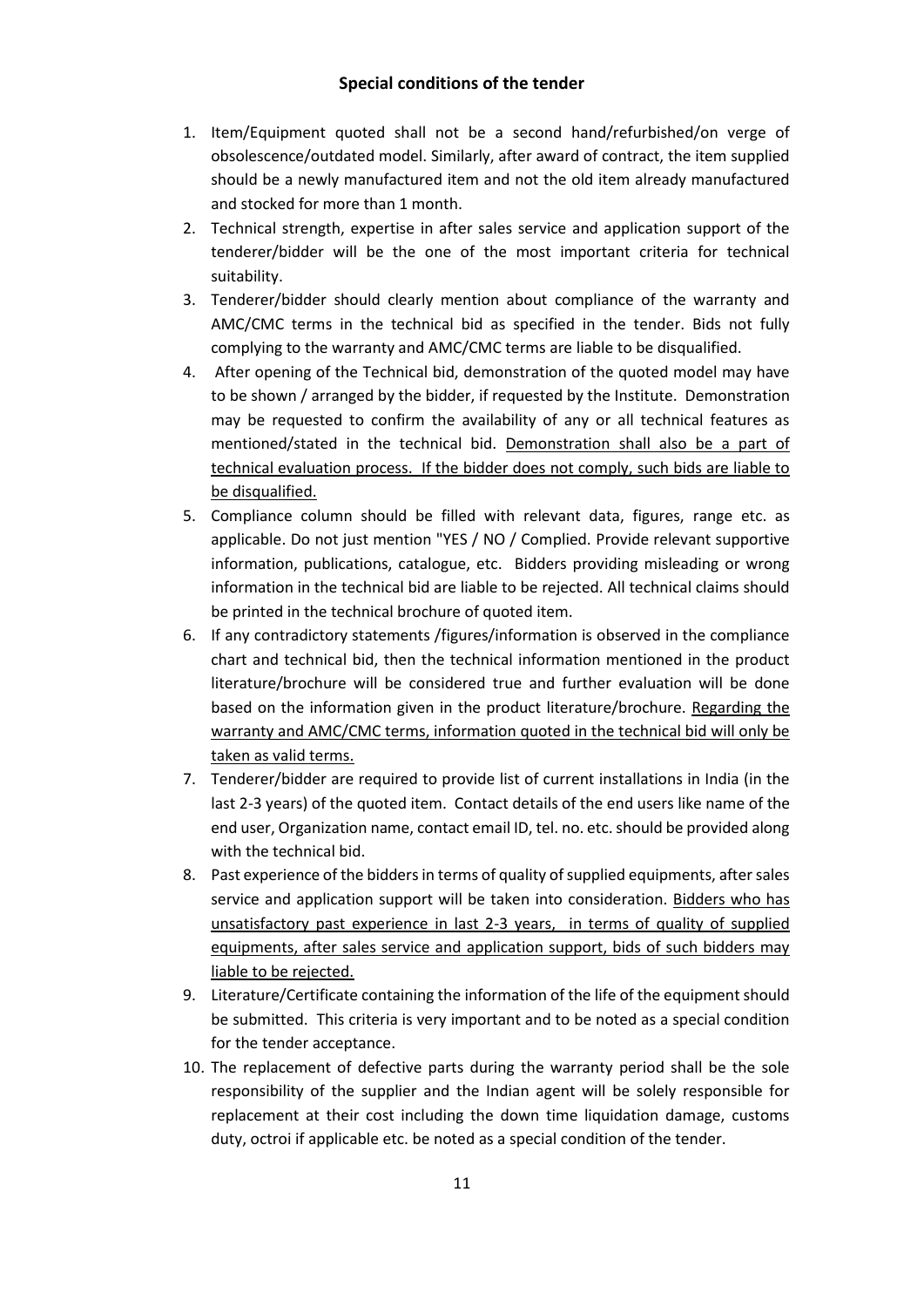- 11. Replacement of 10% of spare parts in a period of first year will amount to the supply of defective equipment and the Principal Company / Indian agent shall be under obligation to replace the entire equipment at their cost. However, the Institute will facilitate the import by way of utilizing its license for Custom Duty Exemption the rest of the expenditure including transport, insurance & freight etc. shall be borne by the Indian agent. Therefore, this important condition may be noted as a special condition of the tender.
- 12. If the equipment is repaired under warranty by replacing any spare part and later if re-occurrence of problem of same nature occurs and need for replacement of same spare part arises, it is also should be covered under warranty.
- 13. The lowest financial offer amongst the technically qualified offers will only be considered for further process.
- 14. To arrive at L1 vendor/ lowest offerer Total cost of the goods inclusive of all items as per mentioned in the scope of supply, inclusive of all applicable duties/ taxes/ transportation charges, installation charges, other statutory levies and inclusive of cost towards Warranty and AMC/CMC as per tender terms (after subtracting buyback charges (if any, wherever applicable, if mentioned in the NIT).
- 15. Buyback price is also taken into account while calculating L1, if specifically asked for. Buyback price should be quoted separately so that in case of a decision not to buyback any of them the same can be effected. TMC reserves the right to accept buyback for all or any of the existing equipment. (If applicable)
- 16. The requirement of network facility is different for every equipment. Attach the separate annexure as per the requirement of installation site and vendors to visit the site before submission of tender documents. We need open network facility that has free talk with all available machines.(If applicable)
- 17. TMC ACTREC reserves the right to purchase all OR any of the quantities tendered.
- 18.
- 19. Rules & regulations of TMC will be part of contract.

**Annexure E**

### **Instructions to the Tenderer/Bidder for submitting the tender documents**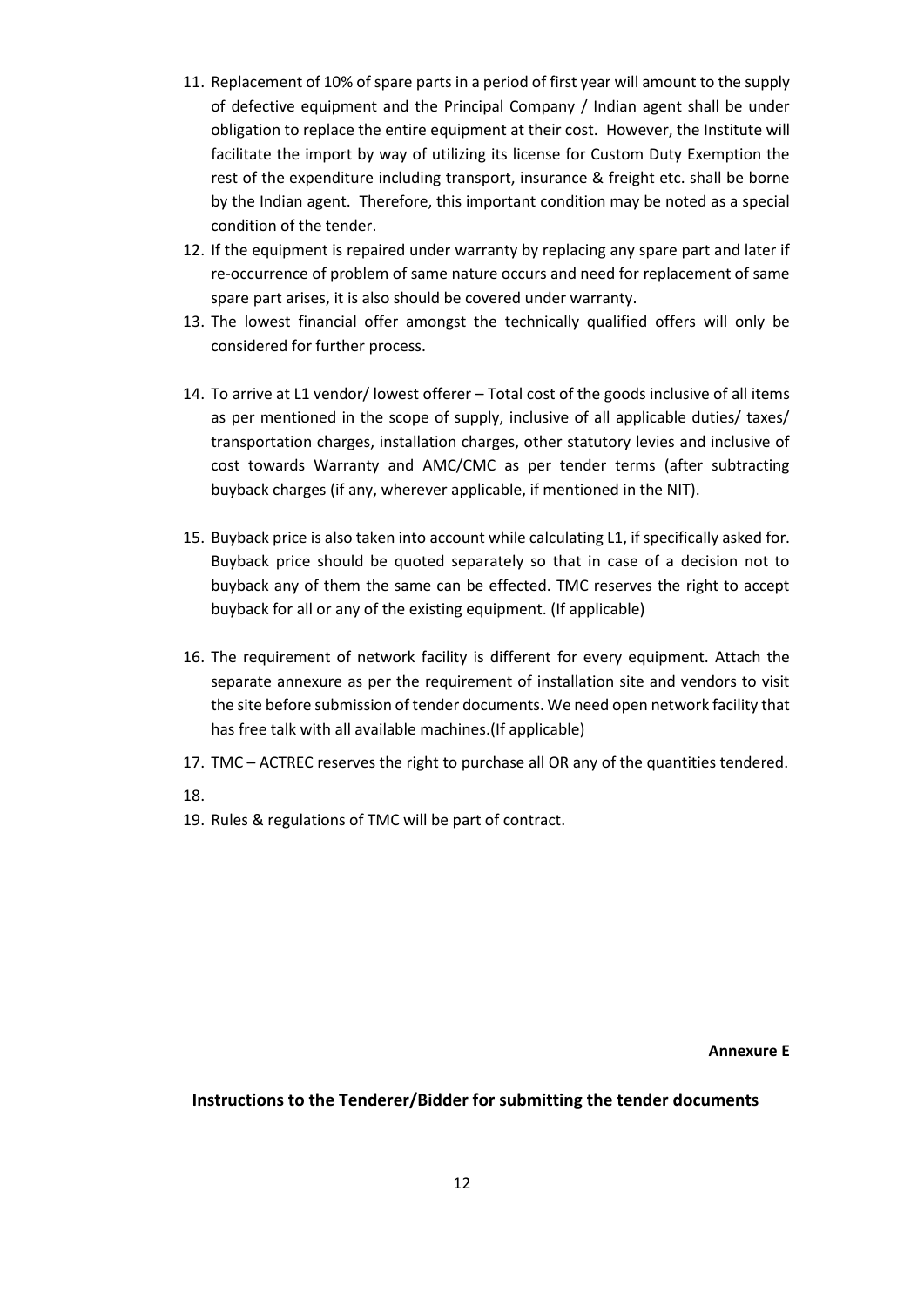- 1. Tenders are to be submitted in sealed envelopes super scribed with tender number, due date and time and clearly mentioning the name and address of the tenderer.
- 2. Technical Bid and Financial Bid should be kept in two separate sealed covers and both these covers again to be put in a single sealed cover and are required to be submitted within the specified due date and time.
- 3. Tenders should be submitted at the Purchase Department , 3 rd floor, Paymaster Shodhika building, ACTREC, Sector 22, Kharghar, Navi Mumbai – 410210 on or before due date and time as specified in the notice inviting tender.
- 4. Technical Bids will be opened as per tender opening date and time specified in the notice inviting tender, in the presence of the attending bidders.
- 5. Only technical bid will be open on the due date mentioned in the tender. Date of opening of Financial Bids Will be notified at a later date only to the technically qualified bidders
- 6. Each and every page of the technical offer as well as the financial offer to be signed by the bidder. No overwriting is permissible and such document having correction is liable to be rejected. However, cutting will be permissible on attestation by the authorized person
- *7.* The tenderer /contractor/company should furnish Annexures J to R as per format along with tender technical bid. Format of annexures must be as per the details mentioned above. Any changes in the text matter are not accepted and TMC-ACTREC reserves the right to reject such offers.
- 8. The bidder should provide Service tax No. and License No. as may be required for manufacturing of item and/or import from foreign origin.
- 9. Experienced bidder should attach certificate of their past experience in support of their capability in the field of dealing with the item tendered.
- *10.* . Foreign agencies should provide declaration as per following format:
	- *a. They have a Permanent Establishment or dependent agent in India or not.*
	- *b. TRC (Tax Residential Certificate) of foreign party (Principals)*
	- *c. PAN No. of the foreign agency*
	- *d.* **Certificate of country of origin of the goods & services offered, to be confirmed by a Certificate of origin at the time of shipment.**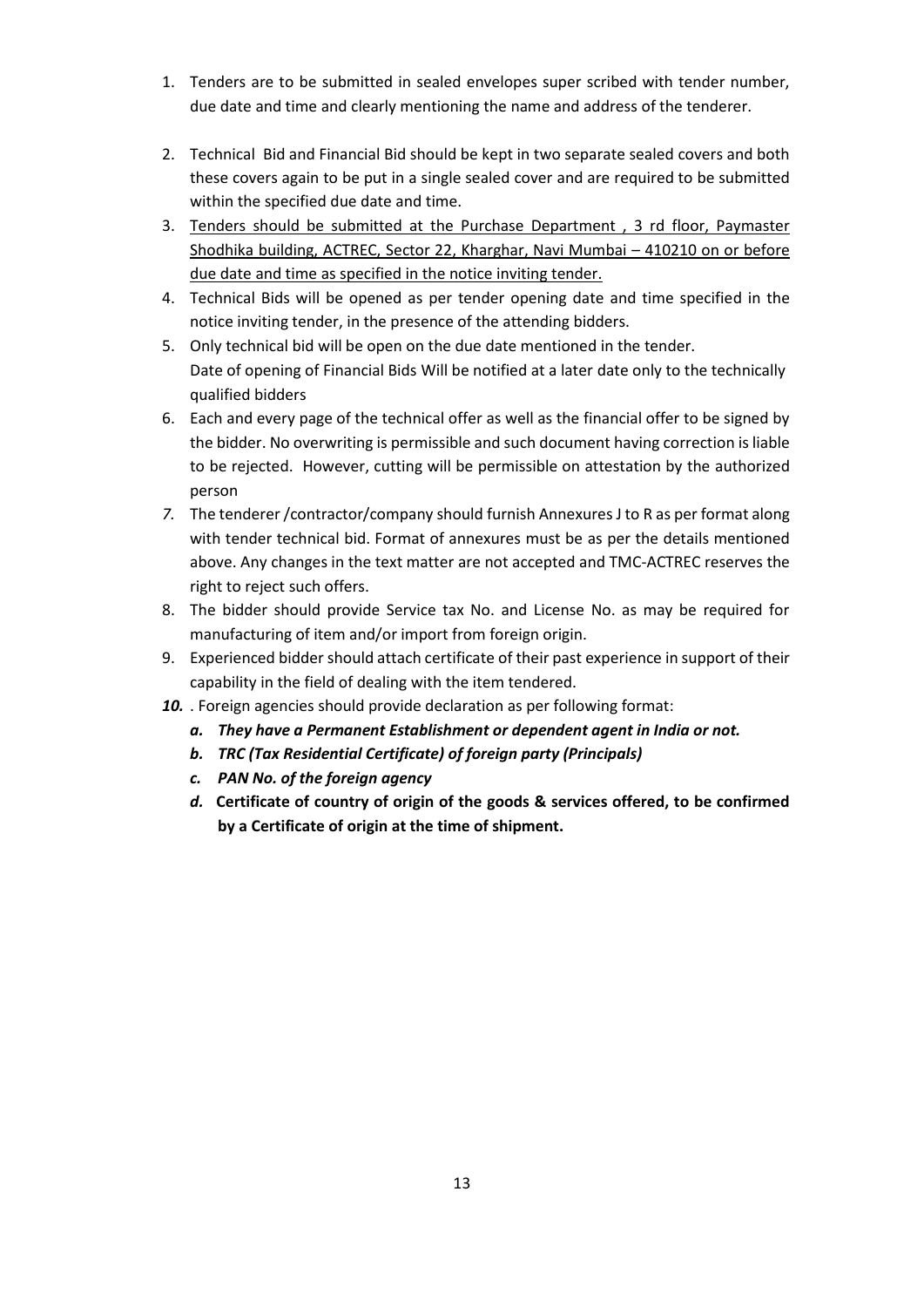## **As per attached technical specification**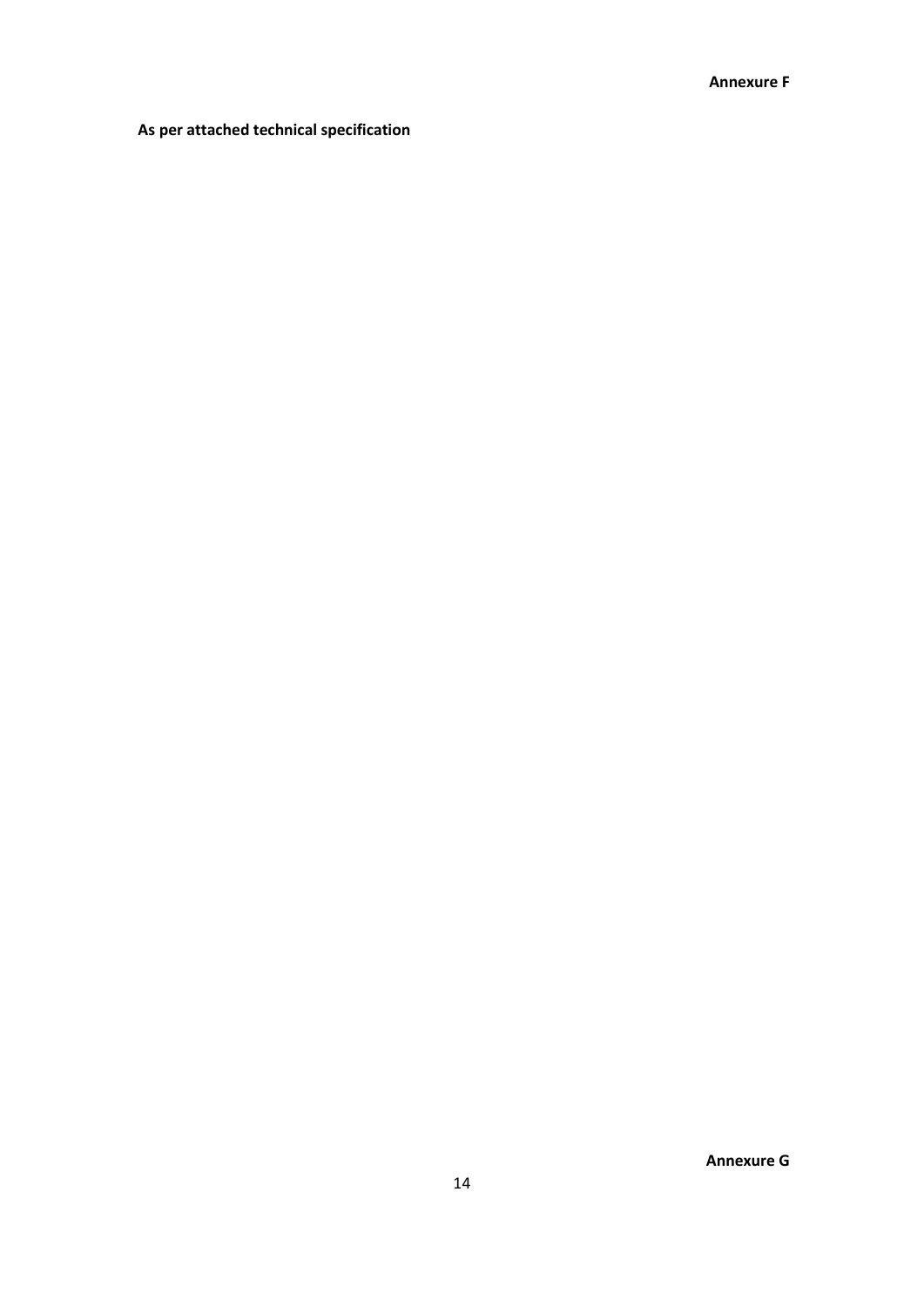### **Instructions about filling the Financial offer form**

- 1. The detailed price of the equipment should be quoted in Financial offer of the tender :
	- a) Ex-works cost of the entire equipment as per scope of supply with warranty as asked in the tender documents.
	- b) F.O.B. cost (including handling, inland freight & documentation charges) of the entire equipment
	- c) The freight & insurance charges (up to installation, commissioning and testing).
	- d) Total amount of the equipment on CIP basis, DDU (Delivered Duty Unpaid)/ DDP ACTREC Kharghar.
	- e) Installation & commissioning charges, if any, should be separately indicated.
	- f) AMC/CMC charges as asked in the tender documents
	- g) The delivery period of the equipment and the time required for installation / commissioning of the equipment must be mentioned.
	- h) The tender of the offer would be CIP/DDU (Delivered Duty Unpaid) / DDP ACTREC, Kharghar, Navi Mumbai as per the International Commercial Terms, applicable at present. All essential spares, consumables, labour and any other incidental costs required for delivering the equipment up to the site of installation and for the startup of the equipment must be included in the commercial bid.
- 2. Following points shall be considered for arriving the lowest quoted bidder amongst the technically acceptable offers. :

To arrive at L1 vendor/lowest offerer – Total cost of the good inclusive of all items as per mentioned in the scope of supply, Inclusive of all applicable duties /taxes/transportation charges, installation charges, other statutory levies and inclusive of cost towards warranty and AMC/CMC as per tender terms (after subtracting buyback charges (if any, wherever applicable, if mentioned in the NIT). Exchange rate will be taken at the prevailing rate of Custom Exchange import rate of the month of opening of financial bids.

- 3. If a tenderer/bidder states /quotes wording such as 'N.A'. or '—' or 'N/A' or 'Not Applicable' or "Nil" charges etc, in the financial bid, then the bid shall be treated as unresponsive and will not be considered. (as per Rule 160 (xiv) of General Financial Rules 2005 vide DAE letter No. 1/5(3)/2012-Budget/ 2483 dated February 20, 2014).
- **4. Warranty & post warranty AMC :**
- a. Vendors are required to provide warranty and post warranty AMC/CMC as mentioned in the tender documents.
- b. Warranty period and terms of warranty including accessories, details of preventive / periodic maintenance, frequency and task description must be specified.
- c. Preventive maintenance visits as per manufacturer's recommendations should be undertaken during warranty and AMC period, in addition to the breakdown / service calls.
- d. Tenderer should clearly indicate compliance to these terms in the technical bid. Tenders not confirming to the clause are liable to be rejected.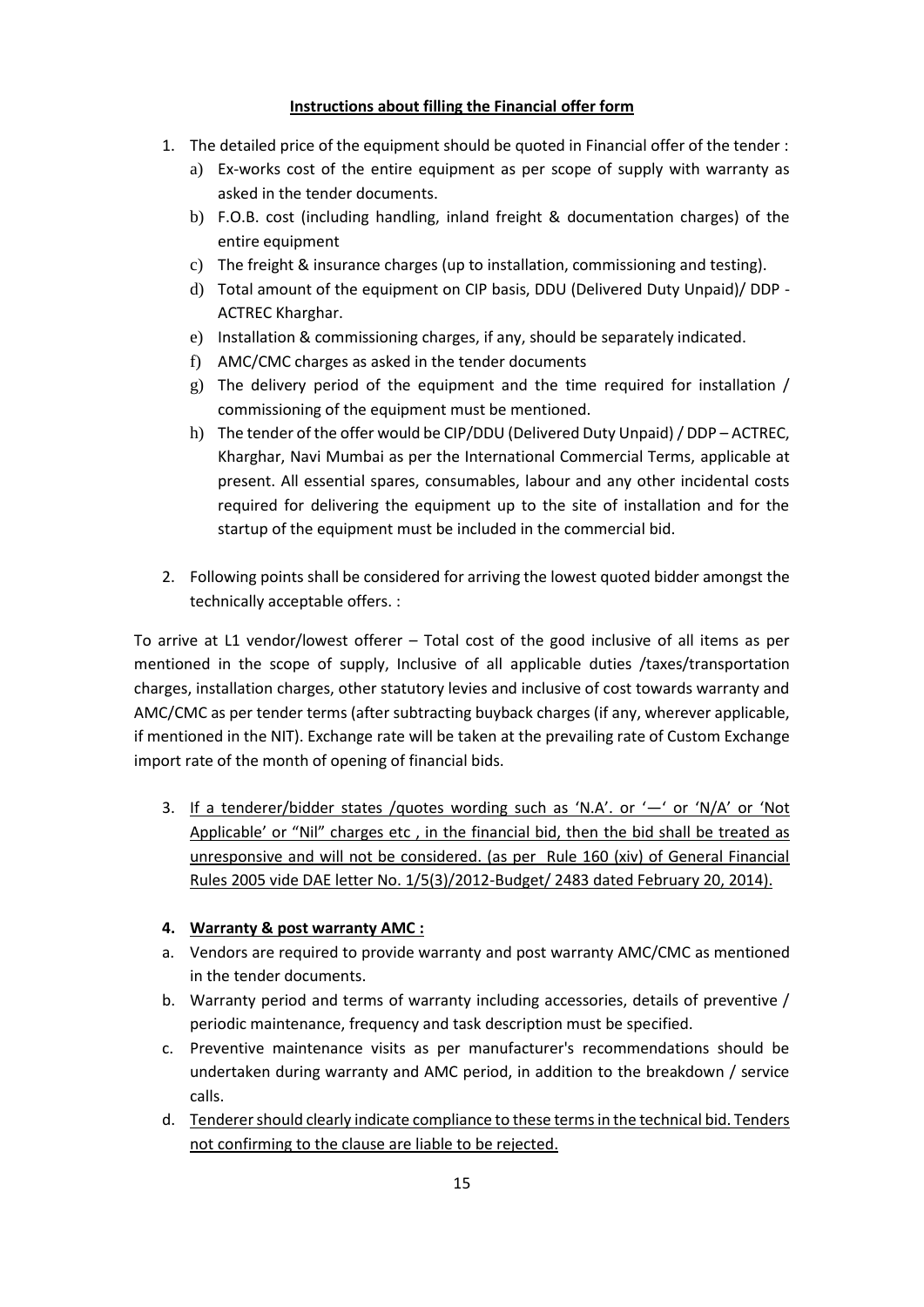**5. Validity:** The tendered offer must remain valid at least for a period of **six months**(180 days) from the date of the opening of the technical bid.

#### **6. Mode of Payment:**

#### **Terms of payment for offer in INR:**

**Plant, machinery and equipment: In respect of plant, machinery and equipment 80% payment against delivery at purchase's site and preliminary inspection and balance 20% after erection, commissioning and final acceptance and submission of 3% Performance Bank guarantee for a warranty period plus three months from date of installation**

**For Remaining Items (Except Plant, machinery and equipment): Full payment after receipt and acceptance of the stores within 45 days from the date of supply.**

#### **7. Uptime Guarantee period:**

The supplier and/or its Indian agent will be required to give the guarantee towards the performance of the equipment during the warranty period and in case of comprehensive annual maintenance contract period for maintaining the equipment in good working condition for a period of at least 347 days out of a period of 365 days a year (i.e. 95% uptime) 24X7. The eight hours non-functioning of the equipment will be considered as one day down time. Essential period to shut down the installation entirely or partially shall also be included in the down time while calculating the 95% guaranteed uptime. The supplier / agent shall be required to pay a penalty for every day 0.1% of the invoice value per day. If the number of days downtime in each period of 365 days is more than the downtime permissible (which is to be calculated as defined above), the delay for not bringing the equipment in functioning order in any way, directly or even partially will be attributable to the firm. The bidder should provide the details of preventive maintenance to be undertaken through the year. The bills should be raised every month and will be paid every quarterly.

#### **8. Spares parts :**

 The supplier / Indian agent will be under obligation to provide the price list of all the spare parts required to be replaced after warranty period and should certify that the rates indicated in the price list shall be applicable for the period of 5 years after the warranty period.

### 9. **Consumables :**

- a. Consumables as may be required for installation, commissioning, start up and trial runs shall be supplied by the supplier with the equipment without any extra charges.
- b. The price list of such consumables which shall be required for running of the equipment thereafter shall be submitted with validity for the period of 2 years warranty and 5 years thereafter.
- 10. **Liquidated damages**: In event of failure to supply within the stipulated delivery period, the purchaser reserves the right to levy liquidated damages  $\varpi$  2% per month or part thereof for the delayed supplies.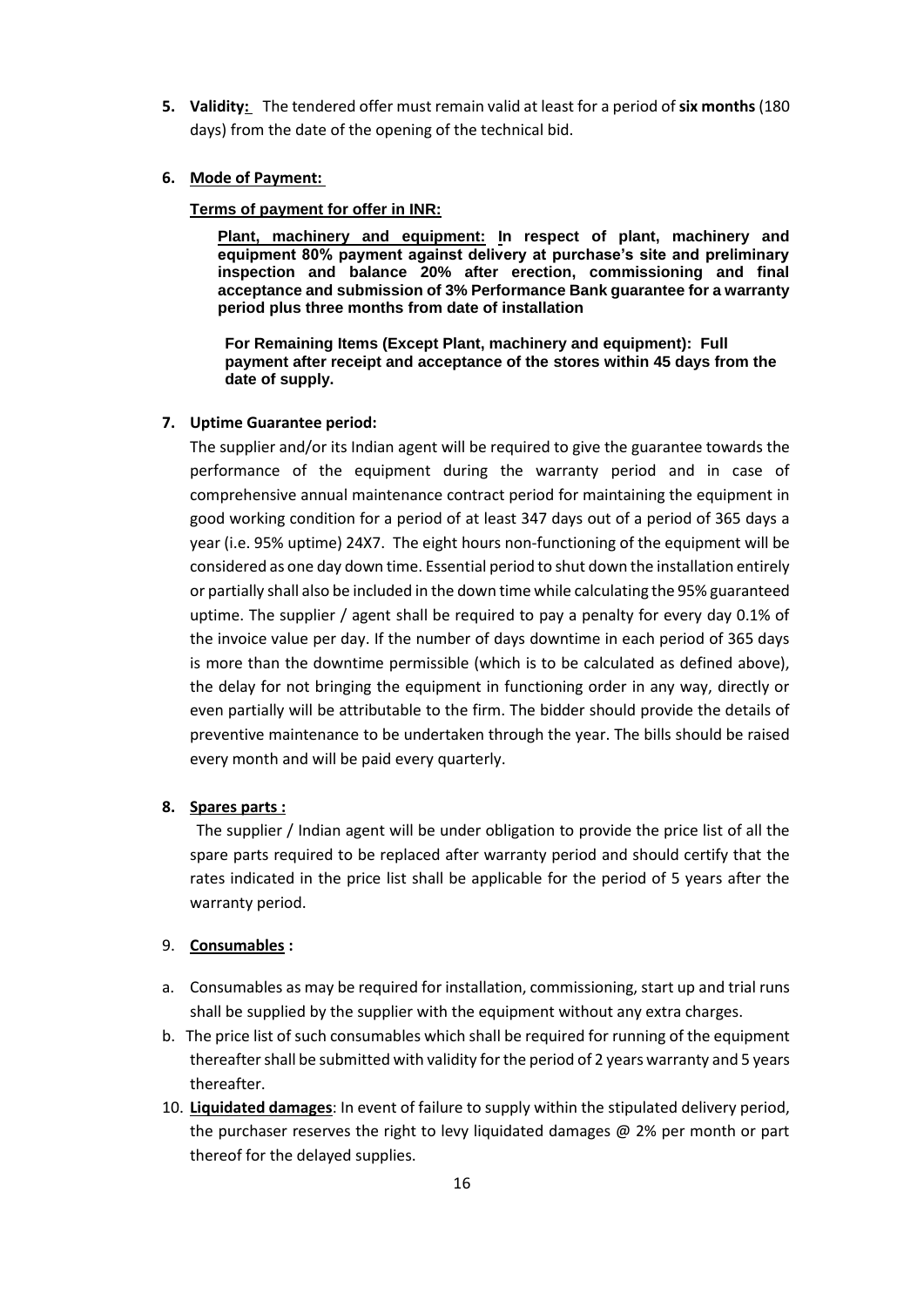11. The amount / rate of taxes as may be levied should be indicated separately in the financial offer.

## **Tendered requirement is for Non-Research Purpose. Kindly quote GST Rate accordingly**

12. The term "without charges or free of cost" will imply as providing goods or services to the purchaser at no extra charges/cost including tax liability thereon and that the Octroi exemption will not be provided.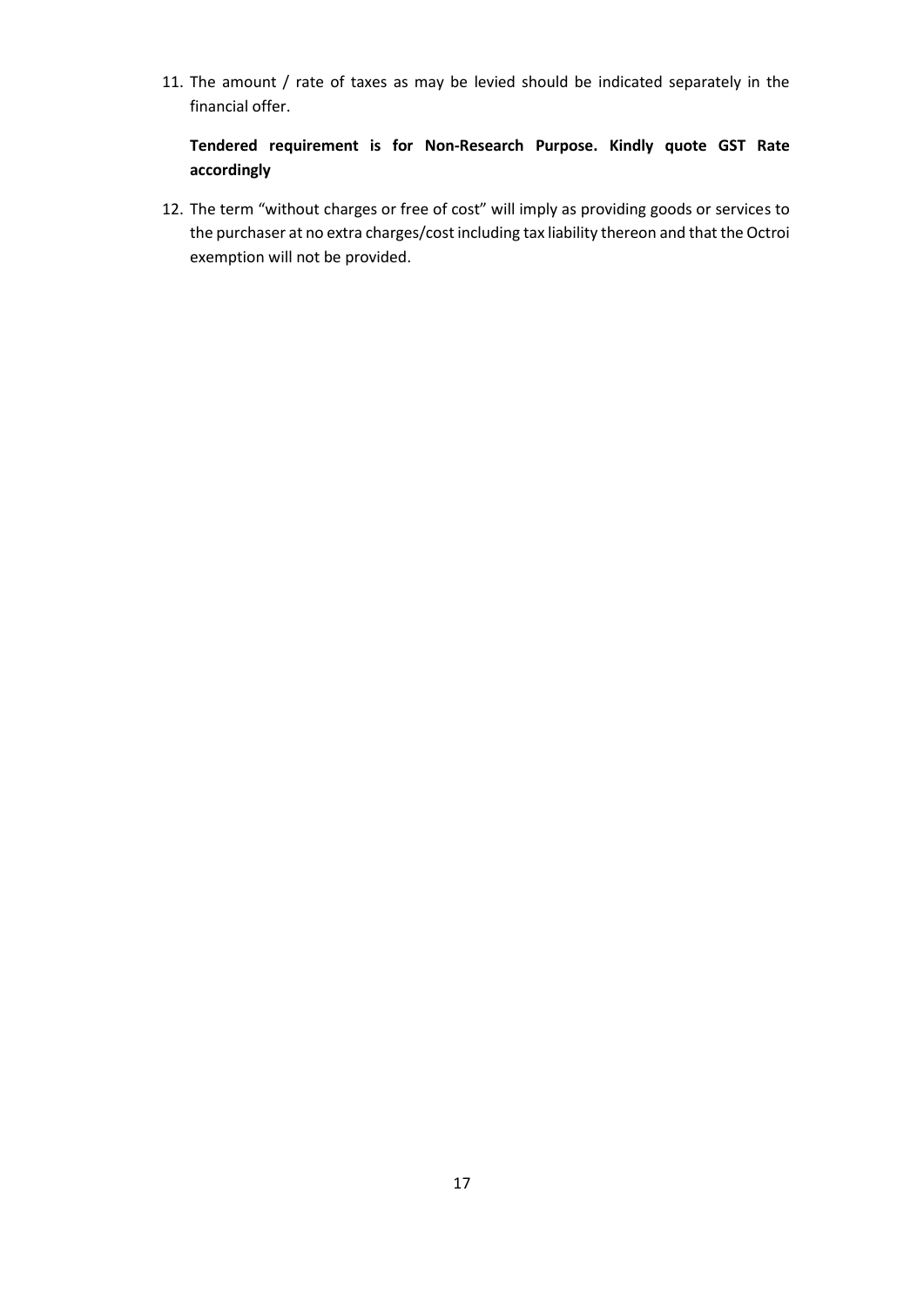## **ADVANCED CENTRE FOR TREATMENT RESEARCH & EDUCATION IN CANCER TATA MEMORIAL CENTRE Plot No-1&2, Sector 22, Kharghar, Navi Mumbai. 410210**

### **Commercial Offer /Price Bid Form**

## **Tender number: ACTREC/PUR/2022-2023/T/11 Name of Equipment: FLUID WARMING CABINET (Qty 2 No's)**

| Sr. | <b>Particulars</b>                               | Quanti | Rate per | <b>Currency</b> | <b>Total</b>  |
|-----|--------------------------------------------------|--------|----------|-----------------|---------------|
| No. |                                                  | ty     | Unit     |                 | <b>Amount</b> |
|     |                                                  |        |          |                 |               |
|     |                                                  |        |          |                 |               |
| 1.  | Ex-works cost inclusive of all items as asked in | 02 no. |          |                 |               |
|     | the technical specifications/scope of supply     |        |          |                 |               |
|     | inclusive of warranty as per tender              |        |          |                 |               |
|     | documents                                        |        |          |                 |               |
| 2.  | Please mention the GST applicable very           |        |          |                 |               |
|     | clearly. Also mention HSN code.                  |        |          |                 |               |
|     | <b>Tendered requirement is for Non Research</b>  |        |          |                 |               |
|     | <b>Purpose Kindly quote GST rate accordingly</b> |        |          |                 |               |
|     |                                                  |        |          |                 |               |
| 3.  | <b>Total cost</b>                                |        |          |                 |               |
| 4.  | Freight charges with mode of transport from      |        |          |                 |               |
|     | manufacturer's godown to place of                |        |          |                 |               |
|     | installation                                     |        |          |                 |               |
| 5.  | Insurance charges covering all risk in transit   |        |          |                 |               |
|     | from manufacturer's godown to place of           |        |          |                 |               |
|     | installation                                     |        |          |                 |               |
| 6.  | Total CIP value / cost                           |        |          |                 |               |
|     |                                                  |        |          |                 |               |
| 7.  | AMC/CMC cost for the period as per tender        |        |          |                 |               |
|     | documents                                        |        |          |                 |               |
| 8.  | Shifting charges from the place of off-loading   |        |          |                 |               |
|     | on the other place to the place of installation, |        |          |                 |               |
| 9.  | Unpacking,<br>Installation,<br>&<br>testing      |        |          |                 |               |
|     | Commissioning charges - startup, trial etc, if   |        |          |                 |               |
|     | any                                              |        |          |                 |               |
|     |                                                  |        |          |                 |               |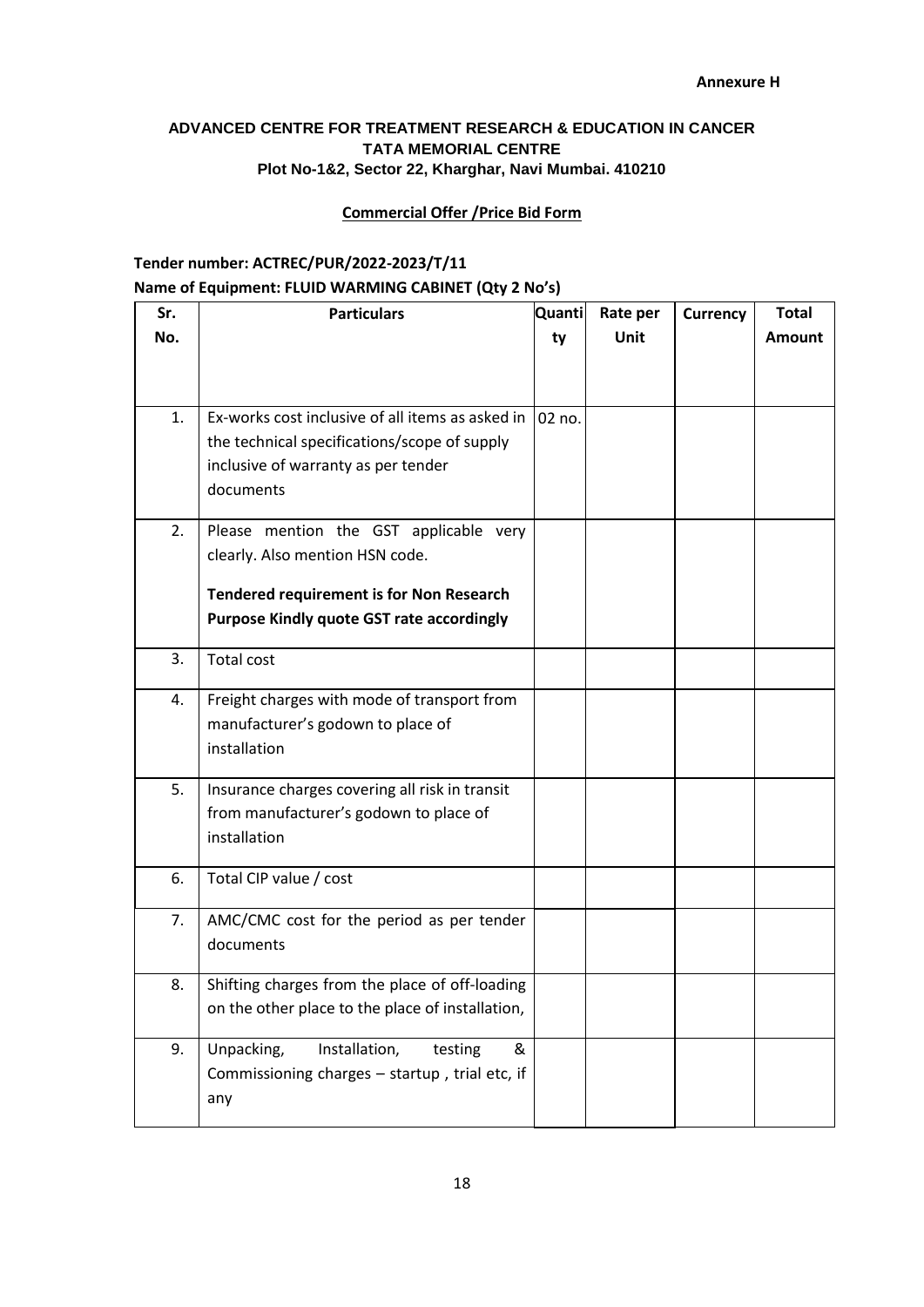| 10. | Annual maintenance service charges (Labor        |  |  |
|-----|--------------------------------------------------|--|--|
|     | only) for the period of 5 years after warranty ( |  |  |
|     | only to be mentioned, if specifically asked in   |  |  |
|     | NIT)                                             |  |  |
|     |                                                  |  |  |
| 11. | Comprehensive Annual Maintenance charges         |  |  |
|     | for the period of 5 years payable on yearly      |  |  |
|     | basis (in Indian Rupees) after warranty (only to |  |  |
|     | be mentioned if specifically asked in the NIT.)  |  |  |
| 12. | Percentage of discount offered on the price /    |  |  |
|     | cost of the spare parts, optional accessories    |  |  |
|     | during the warranty and AMC period (enclose      |  |  |
|     | company price list duly signed and attested)     |  |  |
|     |                                                  |  |  |
| 13. | Percentage of discount offered on the price /    |  |  |
|     | cost of the spare parts, optional accessories    |  |  |
|     | during the warranty and AMC period (enclose      |  |  |
|     | company price list duly signed and attested)     |  |  |
|     |                                                  |  |  |
| 14. | Buy Back (if applicable- only to be mentioned    |  |  |
|     | if specifically asked in the NIT.)               |  |  |
|     |                                                  |  |  |
|     |                                                  |  |  |
| 15. | Specify other charges, if any                    |  |  |
|     |                                                  |  |  |
|     |                                                  |  |  |
| 16. | <b>HSN CODE</b>                                  |  |  |
|     |                                                  |  |  |
| 17. | <b>Delivery Period</b>                           |  |  |
|     |                                                  |  |  |
|     |                                                  |  |  |
|     |                                                  |  |  |

Certified that the above information is correct & true to the best of my knowledge and belief. In case any information is found false and incorrect, the under signatory will be personally responsible for the consequences.

## **Signature**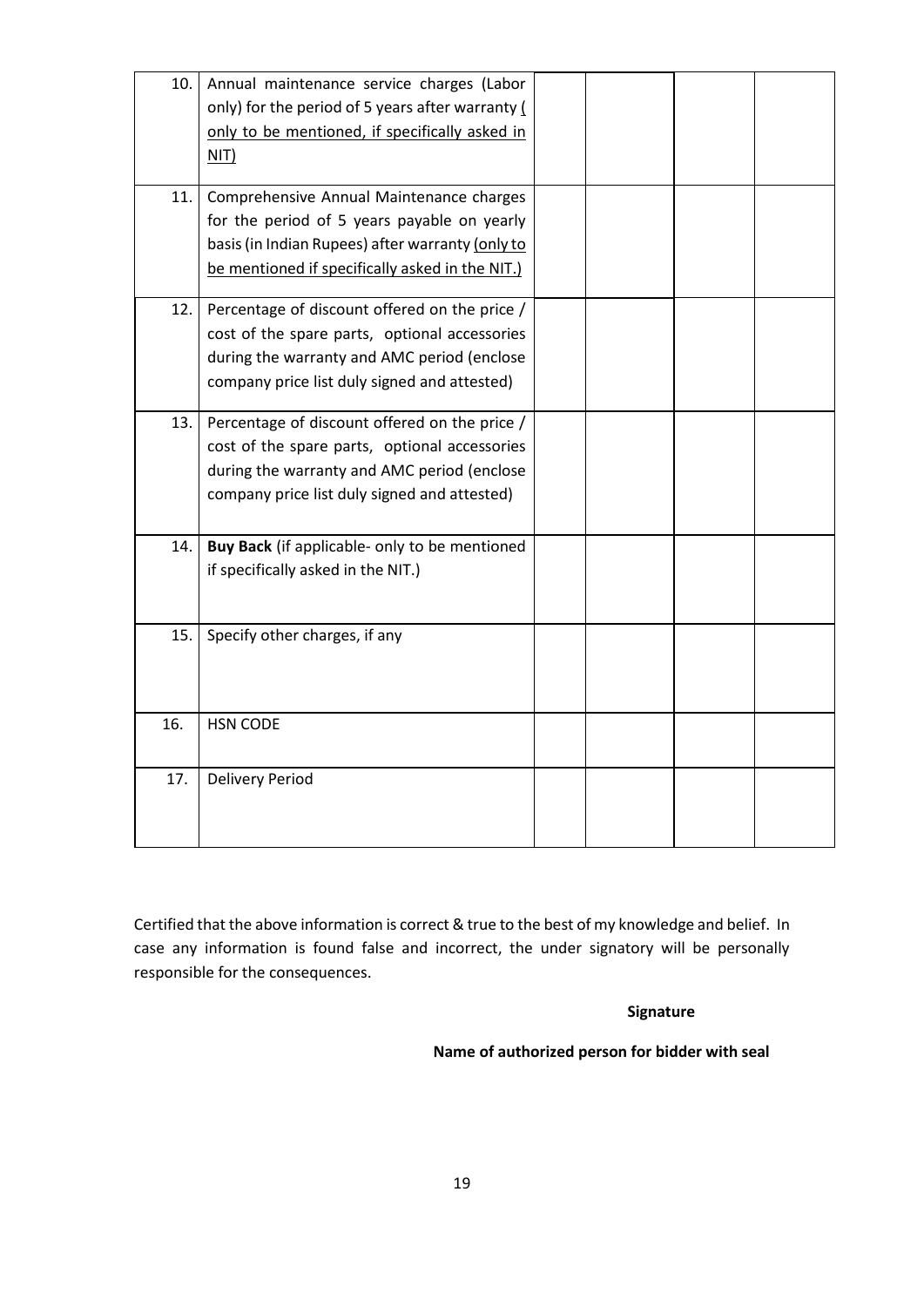## **ADVANCED CENTRE FOR TREATMENT RESEARCH & EDUCATION IN CANCER TATA MEMORIAL CENTRE Plot No-1&2, Sector 22, Kharghar, Navi Mumbai. 410210 PURCHASE SECTION VENDOR CAPABILITY FORM**

| <b>Tender No:</b>                                 |  |
|---------------------------------------------------|--|
| Name / Title of the Bidder                        |  |
| Due Date and time of the submission of the        |  |
| tender.                                           |  |
| Name of the Item / Work                           |  |
|                                                   |  |
| Full Address (recent)                             |  |
|                                                   |  |
|                                                   |  |
|                                                   |  |
|                                                   |  |
| E-Mail (recent)                                   |  |
| Tel. No & Mobile No. (recent)                     |  |
| Fax (recent)                                      |  |
| Name of the person authorized to deal /           |  |
| undertake business for and on behalf of the       |  |
| bidder                                            |  |
| Tel. No & Mobile No. (Recent)                     |  |
| Fax (Recent)                                      |  |
| E-Mail (Recent)                                   |  |
| Legal entity of the bidder whether Firm / Society |  |
| / Company / Other entity                          |  |
| a. Registration No.                               |  |
| b. Authority with whom registered                 |  |
|                                                   |  |
| c. Licence No. granted                            |  |
| for<br>by                                         |  |
|                                                   |  |
| Main business of the bidder whether               |  |
| Manufacturer, Business Distributor, Wholesale     |  |
| Dealer, Retail trader or Service Agent            |  |
| Authorized Area of operation in India             |  |
| Name of the Principal Organization / Company      |  |
| for and on behalf working in India                |  |
| Origin of the Principal Organization / Company    |  |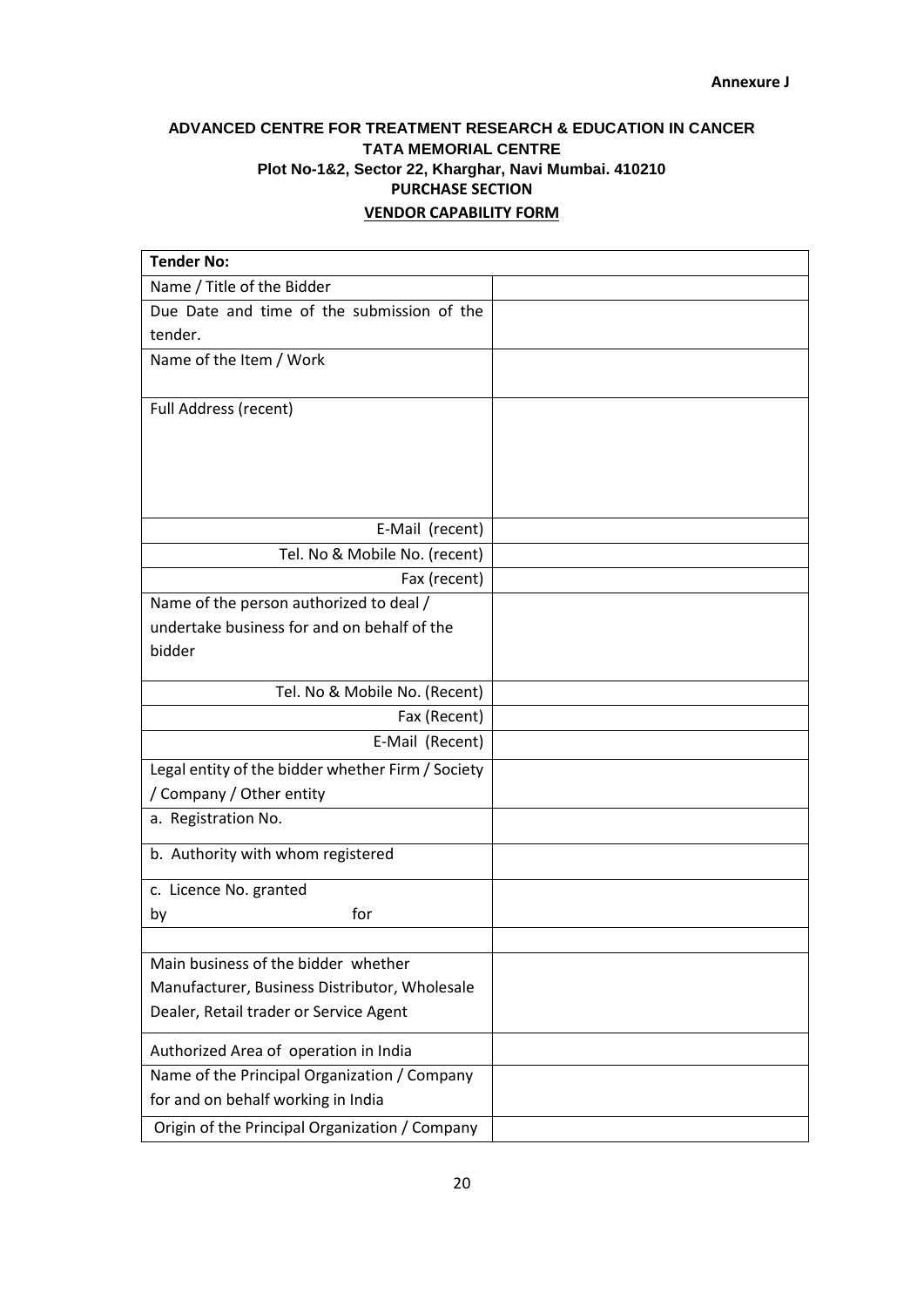| Address of the Principal Organization /          |  |
|--------------------------------------------------|--|
| Company                                          |  |
| Tel. No. & Mobile No.                            |  |
| Fax                                              |  |
| E-Mail                                           |  |
| Name & Address of the Bankers of the bidders.    |  |
|                                                  |  |
| Authority / Delegation / Licence No. &           |  |
| Date granted by the principal to the             |  |
| representative bidder                            |  |
| PAN No.                                          |  |
| TAN No.                                          |  |
| Registration No. granted by Central Excise       |  |
| <b>Commissioner for Service tax</b>              |  |
| GST No.                                          |  |
| Central Excise License No.                       |  |
| Import / Export Code No.                         |  |
| License No. for import                           |  |
| No. of manpower employed by the bidder           |  |
| a. Scientific                                    |  |
| b. Technical                                     |  |
| c. Administrative                                |  |
| d. Finance                                       |  |
| Support facility equipment No.                   |  |
| Experience of the bidder in dealing with the     |  |
| tendered item. Tenderer must have similar job    |  |
| done in the line of business / experience with 3 |  |
| to 5 years will be considered                    |  |
| Whether supply of any item / service to TMC in   |  |
| past; if yes indicate the Purchase Order No. &   |  |
| Date                                             |  |
| Any other relevant information for submission    |  |
|                                                  |  |

Certified that the above information is correct & true to the best of my knowledge and belief. Nothing has been concealed and fabricated and in case any information is found incorrect. I, the under signatory will be personally responsible.

I/We have read all the general and special Terms and conditions of the tender and the same are acceptable to me/us.

(Tender's Signature)

Stamp/Seal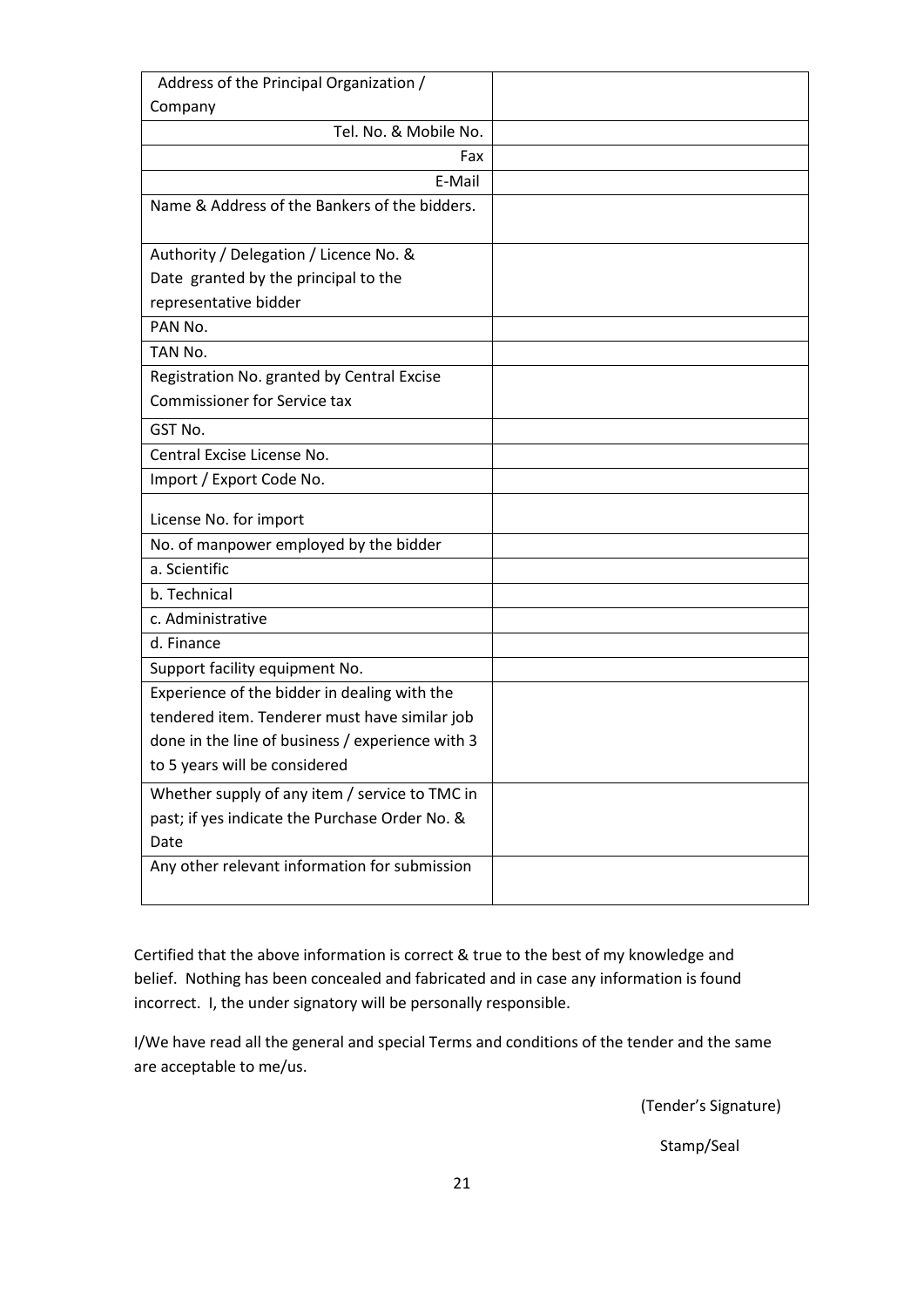*To be printed & executed on Letter head of the principal supplier/manufacturer of the equipment of foreign origin*

#### **LETTER OF AUTHORIZATION**

I, Mr. \_\_\_\_\_\_\_\_\_\_\_\_\_\_\_\_\_\_\_\_\_\_\_\_\_\_\_\_\_ Chairman / Managing Director / President / Vice-President / General Manager hereby certify and declare that M/s. The contract of the contract of the contract of the contract of the contract of the contract of the contract of the contract of the contract of the contract of the contract of the contract of the contract of the contr at the contraction of the contraction of the contraction of the contraction of the contraction of the contraction dealing with the manufacturing and assembling of the equipment which is meant for scientific use for research/diagnostic/treatment and having business operations in India.

It is also certified that our representation and operations in India is done & executed by M/s. \_\_\_\_\_\_\_\_\_\_\_\_\_\_\_\_\_\_\_\_\_\_\_\_\_\_\_\_\_\_\_\_\_\_\_\_\_\_\_\_\_ which is a organization constituted under the provisions of \_\_\_\_\_\_\_\_\_\_\_\_\_\_\_\_\_\_\_\_\_\_\_\_\_\_\_\_\_ and having their registered office at and the state of the state of the state of the state of the state of the state of the state of the state of the state of the state of the state of the state of the state of the state of the state of the state of the sta as our representative in whole or part of India to deal, undertake, participate in the business proceedings, quote rate for supply, installation, testing and commissioning, after sales services of our products / equipments and their spare parts together with consumables and procure purchase orders to pass to us on such rates and conditions as may be negotiated by them for and on behalf of us.

The Indian agent M/s. \_\_\_\_\_\_\_\_\_\_\_\_\_\_\_\_\_\_\_\_\_\_\_\_\_\_\_\_\_\_\_\_\_\_\_ has also been authorized to provide after sales services, supply spare parts and consumables on the authorized rates as indicated in the price list of the company for the period of the currency of warranty and annual maintenance contract thereafter for a period of 5 years. They have also been authorized to negotiate the rate for allowing special discount to the hospital.

**Signature**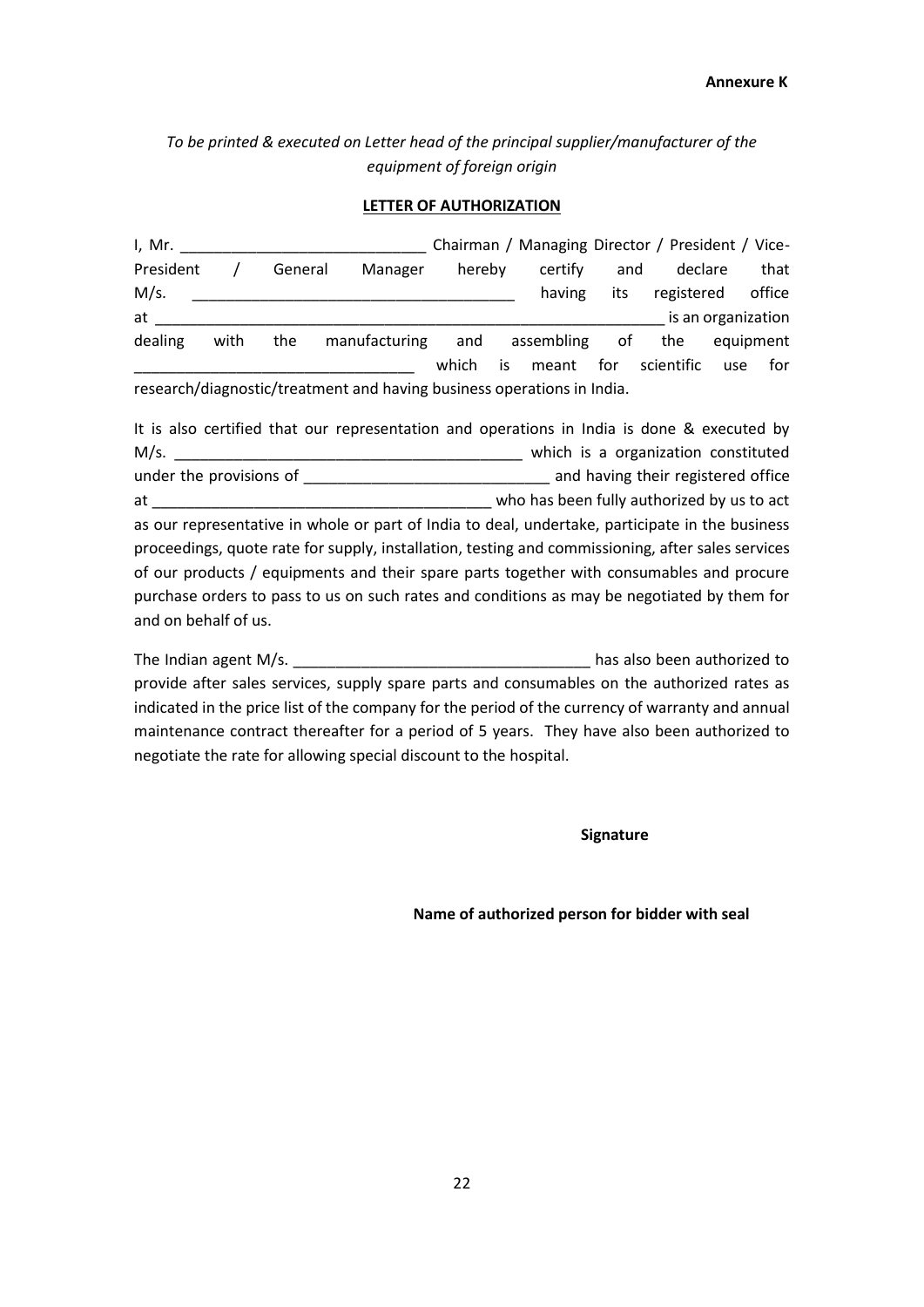*To be printed & executed on Letter head of the supplier company / Indian agent*

### **UNDERTAKING**

To, The Director, Advance Centre for Treatment Research & Education in Cancer Kharghar, Navi Mumbai – 410210.

- 1. I, the under signatory hereby undertake to supply, install and erect, testing & commission and maintenance of the equipment namely for and on behalf of bidder on agreed terms and conditions as have been stipulated and mentioned in the Purchase order on acceptance of my offer for the above equipment / item.
- 2. I, the undersigned also hereby undertake to assure and promise to provide the spare parts within reasonable time for operation of the aforesaid equipment without any charge during the warranty period of 2 years and thereafter I will make available all the spare parts and consumables on the agreed price during the period of annual maintenance contract at least for the period of 5 years from the date of completion of the warranty period at the negotiated rate allowing discount on the price list of the company, authenticated copy of which will be submitted for your record.
- 3. Further also, I undertake to assure and promise to provide technical operational training to the scientific and technical staff members of the user Institute without any charge after commissioning of the equipment and condition thereof. In case training experts are not available in India the necessary operational training not exceeding to one week shall be arranged by the manufacturing company of the equipment in the manufacturing / assembling unit of the equipment in the foreign country of origin.

**Signature**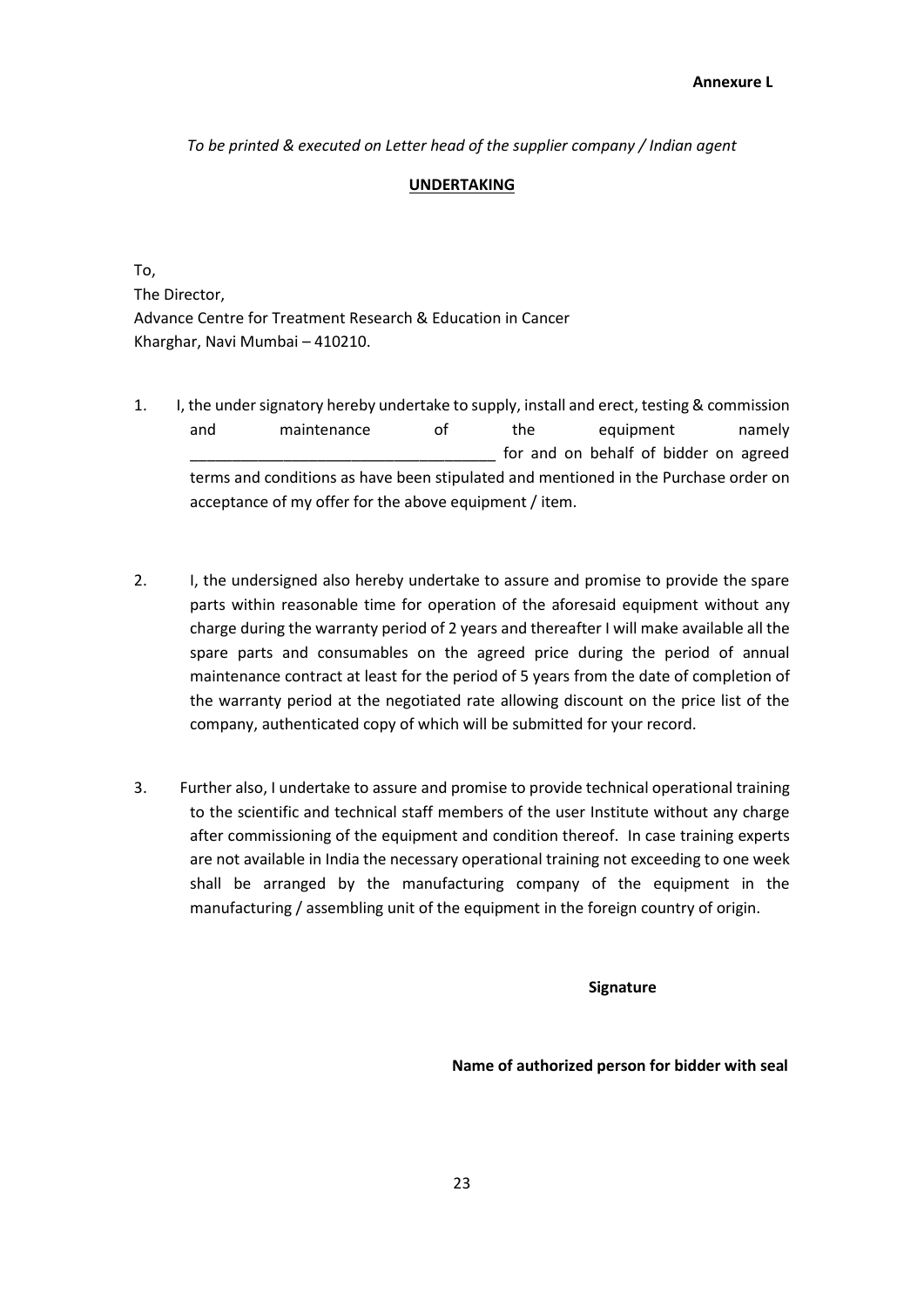#### **NEFT FORM Format**

## **APPLICATION FORM FOR DEPOSITING PAYMENT AGAINST BILLS IN BANK ACCOUNT BY ELECTRONIC CLEARING SERVICE / NEFT**

| 1) | Name of the Vendor              |  |
|----|---------------------------------|--|
| 2) | Vendor Address & Other          |  |
|    | Particulars                     |  |
| a) | PAN NO.                         |  |
| b) | GST NO.                         |  |
| c) | CST NO.                         |  |
| d) | Mobile No.                      |  |
| e) | Email ID                        |  |
| 3) | Account Holder's Name (Title of |  |
|    | the Account)                    |  |
|    |                                 |  |
| 4) | Bank Account No.                |  |
| 5) | Bank Name, Branch & Address     |  |
| 6) | 9-Digit MICR code of the bank   |  |
| 7) | Account type (SB/CURRENT)       |  |
| 8) | IFSC Code (attach Xerox copy of |  |

I hereby declare that the particulars given above are correct and complete. If the transaction is delayed or not effected at all for reasons of incomplete information, I shall not hold the user institution responsible. I agree to discharge the responsibilities as a participant under the scheme.

### **Signature of the Vendor with seal.**

Certified that the particulars furnished above are correct as per our records.

**Signature of the authorised official from the bank.**

**Bank stamp : Date :**

**Note: Xerox copy of cheque may be attached, without which the form will not be accepted.**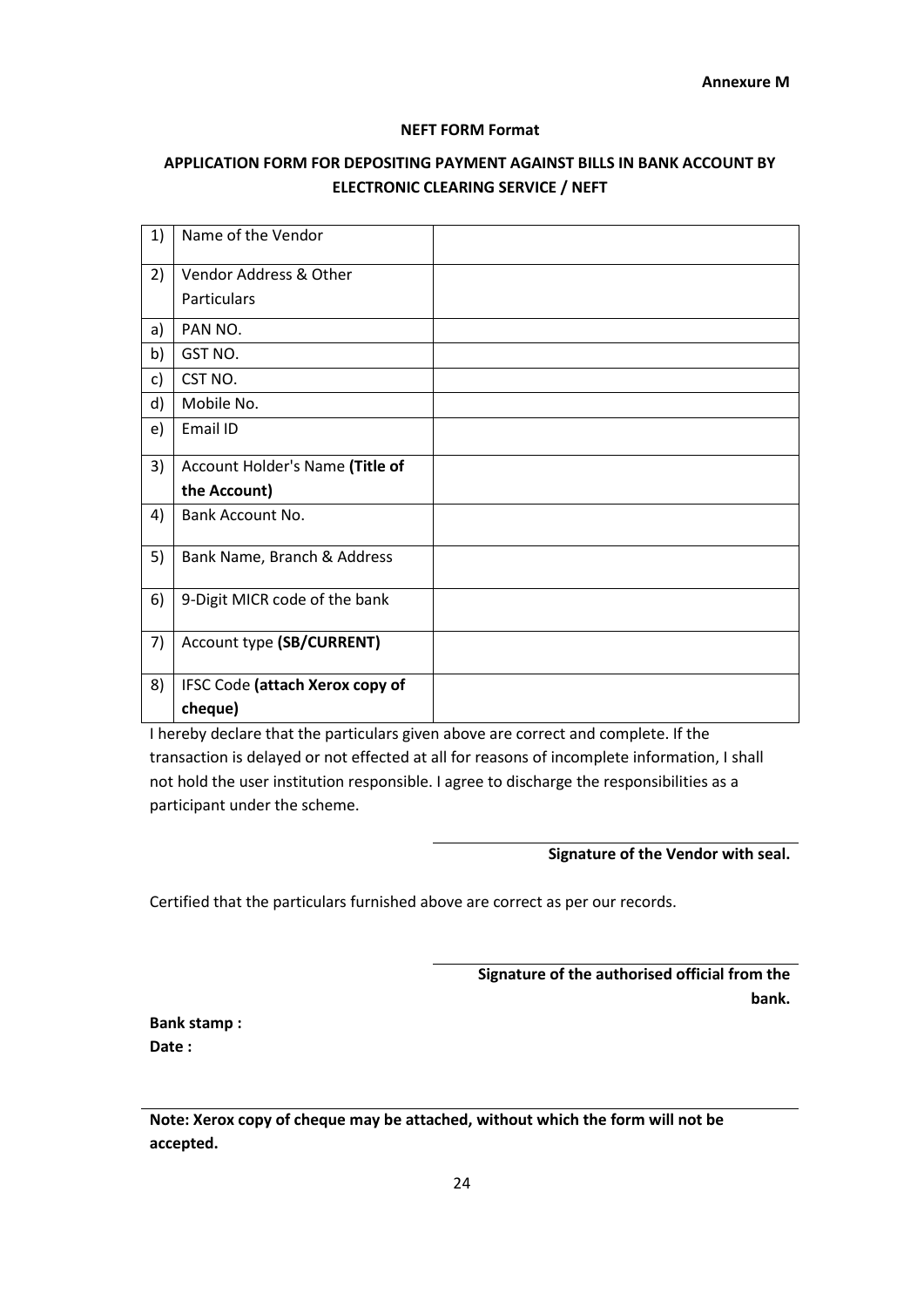**Format of Notary affidavit on Non- Judicial Stamp Paper of Rs.100/- stating their in as under:-**

- 1. Confirming that no case pending against them in court of law, or that no time they were penalized by any court of Law or Regulatory Authority.
- 2. That the firm is never being blacklisted /penalized /defaulted by any government Institution / Hospitals with in last 5 years.
- 3. That the firm has deposited up to date Sales Tax and Income Tax. (Upload scans copy of clearance / Return certificate).
- 4. That the rates quoted by the firm are the lowest and not higher than the wholesale market rates /quoted in any other Institution or Hospitals. Rates have been checked by me / us and if approved I shall supply that items in the specified period.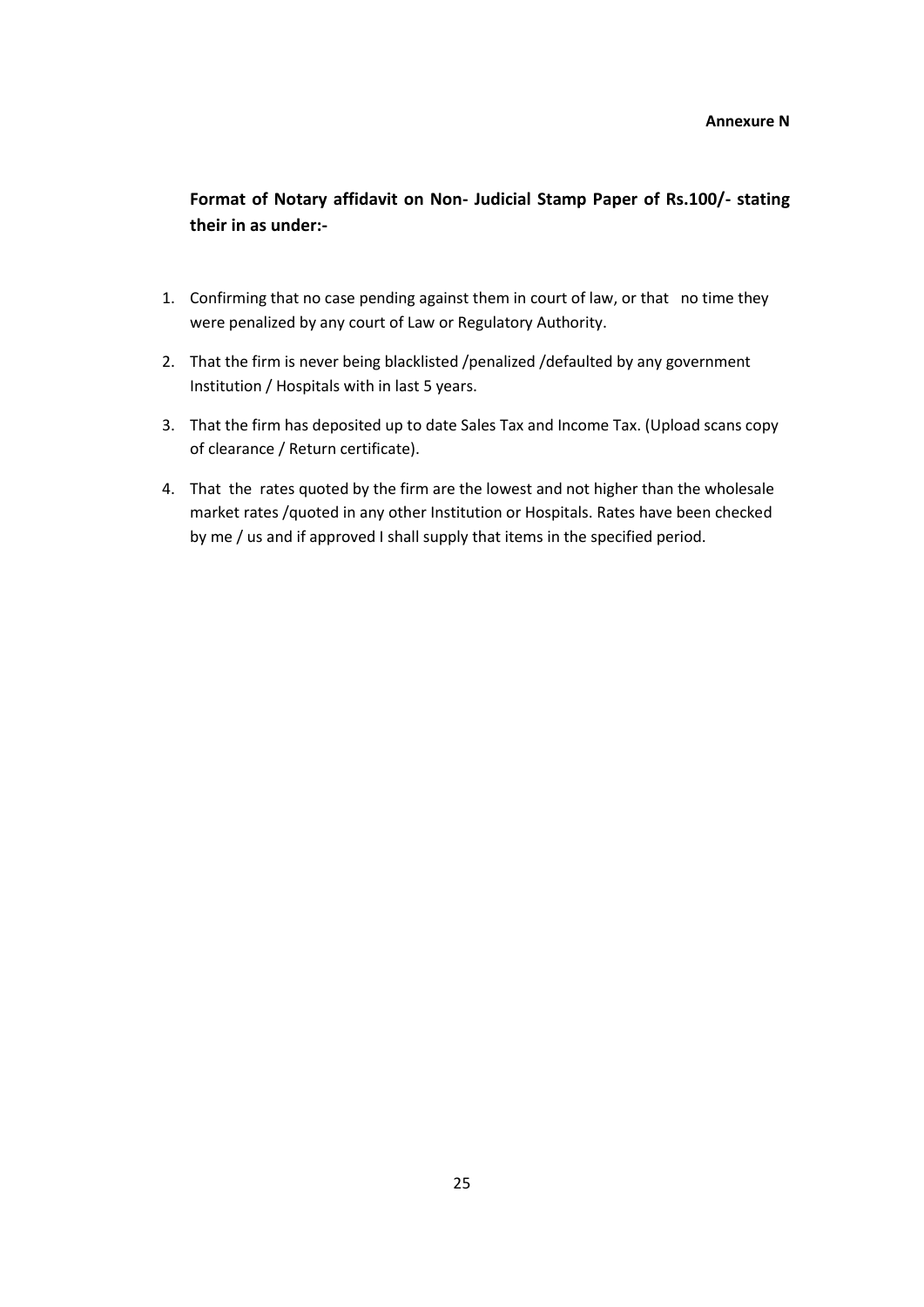### *To be printed & executed on Letter head of the supplier company / Indian agent*

## **Schedule of disclosure of existing customers to who supply of equipment / service made available in India**

### **CERTIFICATE**

|  | This is to certify that M/s.    |                                                                                                 |                                                       |  |  |  | having |
|--|---------------------------------|-------------------------------------------------------------------------------------------------|-------------------------------------------------------|--|--|--|--------|
|  | manufacturing factory / unit at |                                                                                                 |                                                       |  |  |  |        |
|  | and having registered office at |                                                                                                 |                                                       |  |  |  | is a   |
|  |                                 | company registered and incorporated company under the Law of the land of                        |                                                       |  |  |  |        |
|  |                                 | , is our the principal company manufacturing the equipment namely                               |                                                       |  |  |  |        |
|  |                                 |                                                                                                 | . The said equipment has been supplied, installed and |  |  |  |        |
|  |                                 | successfully commissioned with the users as are listed with their addresses in annexure hereto. |                                                       |  |  |  |        |

This is also to certify that we have not supplied above named equipment to any of the users in India at the cost less than the price quoted by us to Director, ACTREC, within the period of last six months.

**Signature**